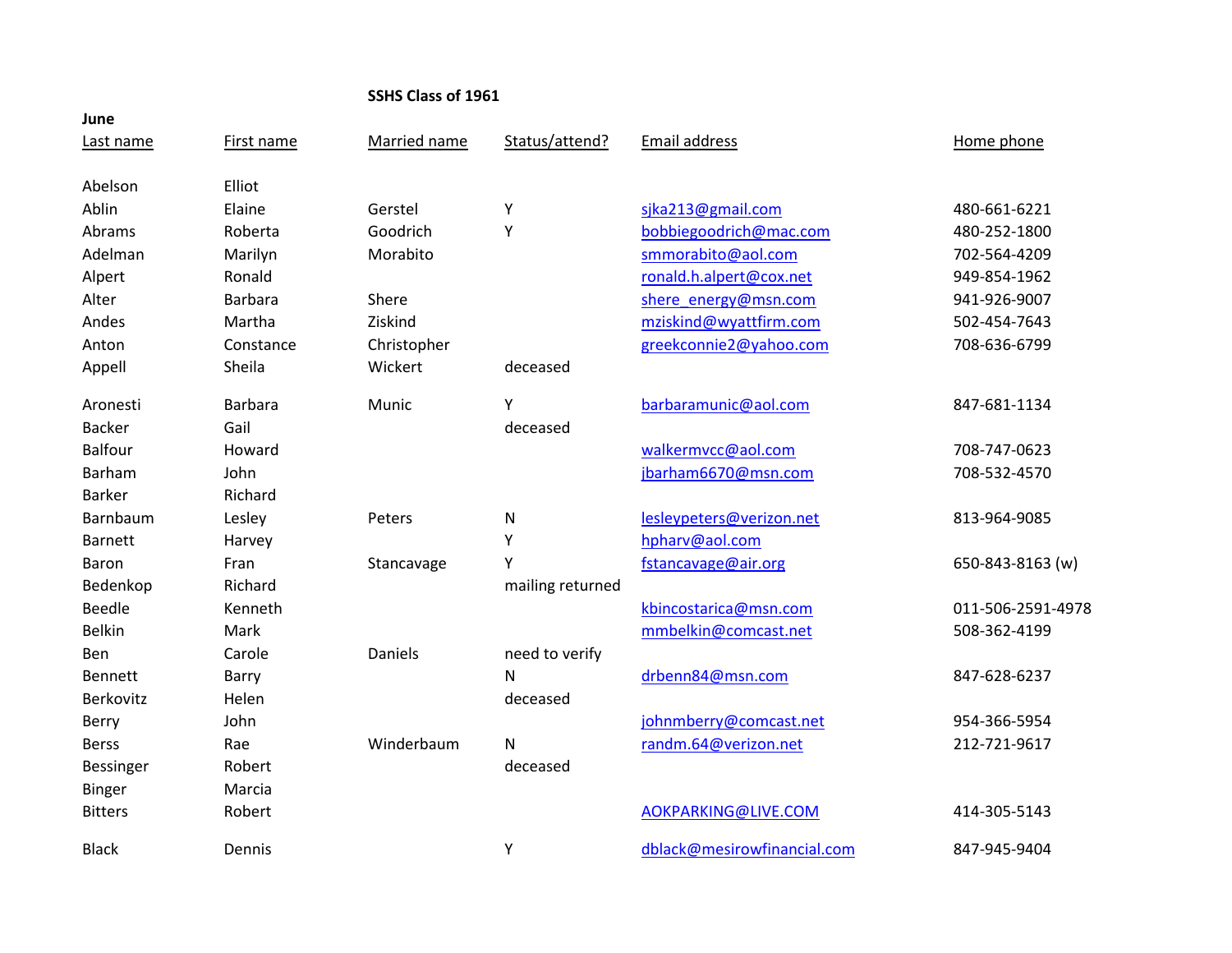| Judith<br><b>Blasier</b><br>Maupin<br>need to verify<br>Bloom<br>Alona<br>Υ<br>mlbloom@sbcglobal.net<br>Bloom<br>Marty<br>Υ<br>bobisnp@sbcglobal.net<br><b>Bobis</b><br><b>Nicholas</b><br>deceased<br><b>Bogin</b><br>Roger<br>need to verify<br>Bohne<br>Carole<br>Cornelius<br>Booth<br>Alyse (Alice)<br>Υ<br>abooth94@gmail.com<br><b>Boshes</b><br>Arlene<br>Hirschfelder<br>N<br>arlene0417@aol.com<br><b>Bourbules</b><br>Mickey<br>deceased<br>taso43@att.net<br><b>Bouyoucas</b><br>Ernest<br>deceased<br><b>Briggs</b><br>Margaret<br>deceased<br><b>Briggs</b><br>Martha<br>Theresa<br><b>Bright</b><br>Brody<br>Helyne<br>Bronowski<br>deceased<br>Nancy<br>Greenbaum<br>Υ<br>jakezoe@comcast.net<br>Brown<br>Gay<br><b>Bruder</b><br>Pankiewicz<br>Loretta<br>Υ<br><b>Bubrick</b><br>Melvin<br>mbubrick@comcast.net<br><b>Burwell</b><br>Bill<br>golfcub@sbcglobal.net<br><b>Busbey</b><br>Kathleen<br>Updyke<br>no email<br><b>Butcher</b><br>lou.furniturewerks@comcast.net<br>Louis<br>jbutsch@creativeaccess.com<br><b>Butsch</b><br>John<br>Υ<br>jbyman@triad.rr.com<br>Byman<br>Jeremy<br>Widlicka<br>lori.widlicka@gmail.com<br>Caraker<br>Loretta<br>Carlson<br>Barbara<br>Carlson<br>Eleanor<br>Watts<br>need to verify<br>Carlson<br>Marjorie<br>Cayley<br>Carol<br>Chaiken<br>Robert<br>r.a.chaiken@att.net<br>Chan<br>Mai Mai<br>Yee<br>need to verify<br>Chandler<br>William<br>wchandler6270@wowway.com<br>Υ<br>Υ<br>Allencherind@aol.com<br>Cherin<br>Allen<br>shelchesky@sbcglobal.net<br>Chesky<br>Sheldon |          |       |  |                       |              |
|------------------------------------------------------------------------------------------------------------------------------------------------------------------------------------------------------------------------------------------------------------------------------------------------------------------------------------------------------------------------------------------------------------------------------------------------------------------------------------------------------------------------------------------------------------------------------------------------------------------------------------------------------------------------------------------------------------------------------------------------------------------------------------------------------------------------------------------------------------------------------------------------------------------------------------------------------------------------------------------------------------------------------------------------------------------------------------------------------------------------------------------------------------------------------------------------------------------------------------------------------------------------------------------------------------------------------------------------------------------------------------------------------------------------------------------------------------------------------------------------------------------------------------------|----------|-------|--|-----------------------|--------------|
|                                                                                                                                                                                                                                                                                                                                                                                                                                                                                                                                                                                                                                                                                                                                                                                                                                                                                                                                                                                                                                                                                                                                                                                                                                                                                                                                                                                                                                                                                                                                          |          |       |  |                       |              |
|                                                                                                                                                                                                                                                                                                                                                                                                                                                                                                                                                                                                                                                                                                                                                                                                                                                                                                                                                                                                                                                                                                                                                                                                                                                                                                                                                                                                                                                                                                                                          |          |       |  |                       |              |
|                                                                                                                                                                                                                                                                                                                                                                                                                                                                                                                                                                                                                                                                                                                                                                                                                                                                                                                                                                                                                                                                                                                                                                                                                                                                                                                                                                                                                                                                                                                                          |          |       |  |                       |              |
|                                                                                                                                                                                                                                                                                                                                                                                                                                                                                                                                                                                                                                                                                                                                                                                                                                                                                                                                                                                                                                                                                                                                                                                                                                                                                                                                                                                                                                                                                                                                          |          |       |  |                       | 708-442-8462 |
|                                                                                                                                                                                                                                                                                                                                                                                                                                                                                                                                                                                                                                                                                                                                                                                                                                                                                                                                                                                                                                                                                                                                                                                                                                                                                                                                                                                                                                                                                                                                          |          |       |  |                       |              |
|                                                                                                                                                                                                                                                                                                                                                                                                                                                                                                                                                                                                                                                                                                                                                                                                                                                                                                                                                                                                                                                                                                                                                                                                                                                                                                                                                                                                                                                                                                                                          |          |       |  |                       |              |
|                                                                                                                                                                                                                                                                                                                                                                                                                                                                                                                                                                                                                                                                                                                                                                                                                                                                                                                                                                                                                                                                                                                                                                                                                                                                                                                                                                                                                                                                                                                                          |          |       |  |                       | 718-643-4877 |
|                                                                                                                                                                                                                                                                                                                                                                                                                                                                                                                                                                                                                                                                                                                                                                                                                                                                                                                                                                                                                                                                                                                                                                                                                                                                                                                                                                                                                                                                                                                                          |          |       |  |                       | 201-836-0973 |
|                                                                                                                                                                                                                                                                                                                                                                                                                                                                                                                                                                                                                                                                                                                                                                                                                                                                                                                                                                                                                                                                                                                                                                                                                                                                                                                                                                                                                                                                                                                                          |          |       |  |                       |              |
|                                                                                                                                                                                                                                                                                                                                                                                                                                                                                                                                                                                                                                                                                                                                                                                                                                                                                                                                                                                                                                                                                                                                                                                                                                                                                                                                                                                                                                                                                                                                          |          |       |  |                       | 561-968-1892 |
|                                                                                                                                                                                                                                                                                                                                                                                                                                                                                                                                                                                                                                                                                                                                                                                                                                                                                                                                                                                                                                                                                                                                                                                                                                                                                                                                                                                                                                                                                                                                          |          |       |  |                       |              |
|                                                                                                                                                                                                                                                                                                                                                                                                                                                                                                                                                                                                                                                                                                                                                                                                                                                                                                                                                                                                                                                                                                                                                                                                                                                                                                                                                                                                                                                                                                                                          |          |       |  |                       |              |
|                                                                                                                                                                                                                                                                                                                                                                                                                                                                                                                                                                                                                                                                                                                                                                                                                                                                                                                                                                                                                                                                                                                                                                                                                                                                                                                                                                                                                                                                                                                                          |          |       |  |                       |              |
|                                                                                                                                                                                                                                                                                                                                                                                                                                                                                                                                                                                                                                                                                                                                                                                                                                                                                                                                                                                                                                                                                                                                                                                                                                                                                                                                                                                                                                                                                                                                          |          |       |  |                       |              |
|                                                                                                                                                                                                                                                                                                                                                                                                                                                                                                                                                                                                                                                                                                                                                                                                                                                                                                                                                                                                                                                                                                                                                                                                                                                                                                                                                                                                                                                                                                                                          |          |       |  |                       |              |
|                                                                                                                                                                                                                                                                                                                                                                                                                                                                                                                                                                                                                                                                                                                                                                                                                                                                                                                                                                                                                                                                                                                                                                                                                                                                                                                                                                                                                                                                                                                                          |          |       |  |                       | 561-732-3416 |
|                                                                                                                                                                                                                                                                                                                                                                                                                                                                                                                                                                                                                                                                                                                                                                                                                                                                                                                                                                                                                                                                                                                                                                                                                                                                                                                                                                                                                                                                                                                                          |          |       |  |                       | 715-886-2959 |
|                                                                                                                                                                                                                                                                                                                                                                                                                                                                                                                                                                                                                                                                                                                                                                                                                                                                                                                                                                                                                                                                                                                                                                                                                                                                                                                                                                                                                                                                                                                                          |          |       |  |                       | 239-514-5038 |
|                                                                                                                                                                                                                                                                                                                                                                                                                                                                                                                                                                                                                                                                                                                                                                                                                                                                                                                                                                                                                                                                                                                                                                                                                                                                                                                                                                                                                                                                                                                                          |          |       |  |                       | 815-432-5563 |
|                                                                                                                                                                                                                                                                                                                                                                                                                                                                                                                                                                                                                                                                                                                                                                                                                                                                                                                                                                                                                                                                                                                                                                                                                                                                                                                                                                                                                                                                                                                                          |          |       |  |                       | 708-868-5829 |
|                                                                                                                                                                                                                                                                                                                                                                                                                                                                                                                                                                                                                                                                                                                                                                                                                                                                                                                                                                                                                                                                                                                                                                                                                                                                                                                                                                                                                                                                                                                                          |          |       |  |                       | 219-872-0914 |
|                                                                                                                                                                                                                                                                                                                                                                                                                                                                                                                                                                                                                                                                                                                                                                                                                                                                                                                                                                                                                                                                                                                                                                                                                                                                                                                                                                                                                                                                                                                                          |          |       |  |                       | 773-477-6862 |
|                                                                                                                                                                                                                                                                                                                                                                                                                                                                                                                                                                                                                                                                                                                                                                                                                                                                                                                                                                                                                                                                                                                                                                                                                                                                                                                                                                                                                                                                                                                                          |          |       |  |                       | 336-282-9307 |
|                                                                                                                                                                                                                                                                                                                                                                                                                                                                                                                                                                                                                                                                                                                                                                                                                                                                                                                                                                                                                                                                                                                                                                                                                                                                                                                                                                                                                                                                                                                                          |          |       |  |                       | 847-242-0812 |
|                                                                                                                                                                                                                                                                                                                                                                                                                                                                                                                                                                                                                                                                                                                                                                                                                                                                                                                                                                                                                                                                                                                                                                                                                                                                                                                                                                                                                                                                                                                                          |          |       |  |                       |              |
|                                                                                                                                                                                                                                                                                                                                                                                                                                                                                                                                                                                                                                                                                                                                                                                                                                                                                                                                                                                                                                                                                                                                                                                                                                                                                                                                                                                                                                                                                                                                          |          |       |  |                       |              |
|                                                                                                                                                                                                                                                                                                                                                                                                                                                                                                                                                                                                                                                                                                                                                                                                                                                                                                                                                                                                                                                                                                                                                                                                                                                                                                                                                                                                                                                                                                                                          |          |       |  |                       |              |
|                                                                                                                                                                                                                                                                                                                                                                                                                                                                                                                                                                                                                                                                                                                                                                                                                                                                                                                                                                                                                                                                                                                                                                                                                                                                                                                                                                                                                                                                                                                                          |          |       |  |                       |              |
|                                                                                                                                                                                                                                                                                                                                                                                                                                                                                                                                                                                                                                                                                                                                                                                                                                                                                                                                                                                                                                                                                                                                                                                                                                                                                                                                                                                                                                                                                                                                          |          |       |  |                       |              |
|                                                                                                                                                                                                                                                                                                                                                                                                                                                                                                                                                                                                                                                                                                                                                                                                                                                                                                                                                                                                                                                                                                                                                                                                                                                                                                                                                                                                                                                                                                                                          |          |       |  |                       |              |
|                                                                                                                                                                                                                                                                                                                                                                                                                                                                                                                                                                                                                                                                                                                                                                                                                                                                                                                                                                                                                                                                                                                                                                                                                                                                                                                                                                                                                                                                                                                                          |          |       |  |                       | 847-368-1950 |
|                                                                                                                                                                                                                                                                                                                                                                                                                                                                                                                                                                                                                                                                                                                                                                                                                                                                                                                                                                                                                                                                                                                                                                                                                                                                                                                                                                                                                                                                                                                                          |          |       |  |                       | 847-298-1685 |
|                                                                                                                                                                                                                                                                                                                                                                                                                                                                                                                                                                                                                                                                                                                                                                                                                                                                                                                                                                                                                                                                                                                                                                                                                                                                                                                                                                                                                                                                                                                                          |          |       |  |                       | 636-536-0161 |
|                                                                                                                                                                                                                                                                                                                                                                                                                                                                                                                                                                                                                                                                                                                                                                                                                                                                                                                                                                                                                                                                                                                                                                                                                                                                                                                                                                                                                                                                                                                                          | Christon | Susan |  | schriston@hotmail.com | 847-827-6518 |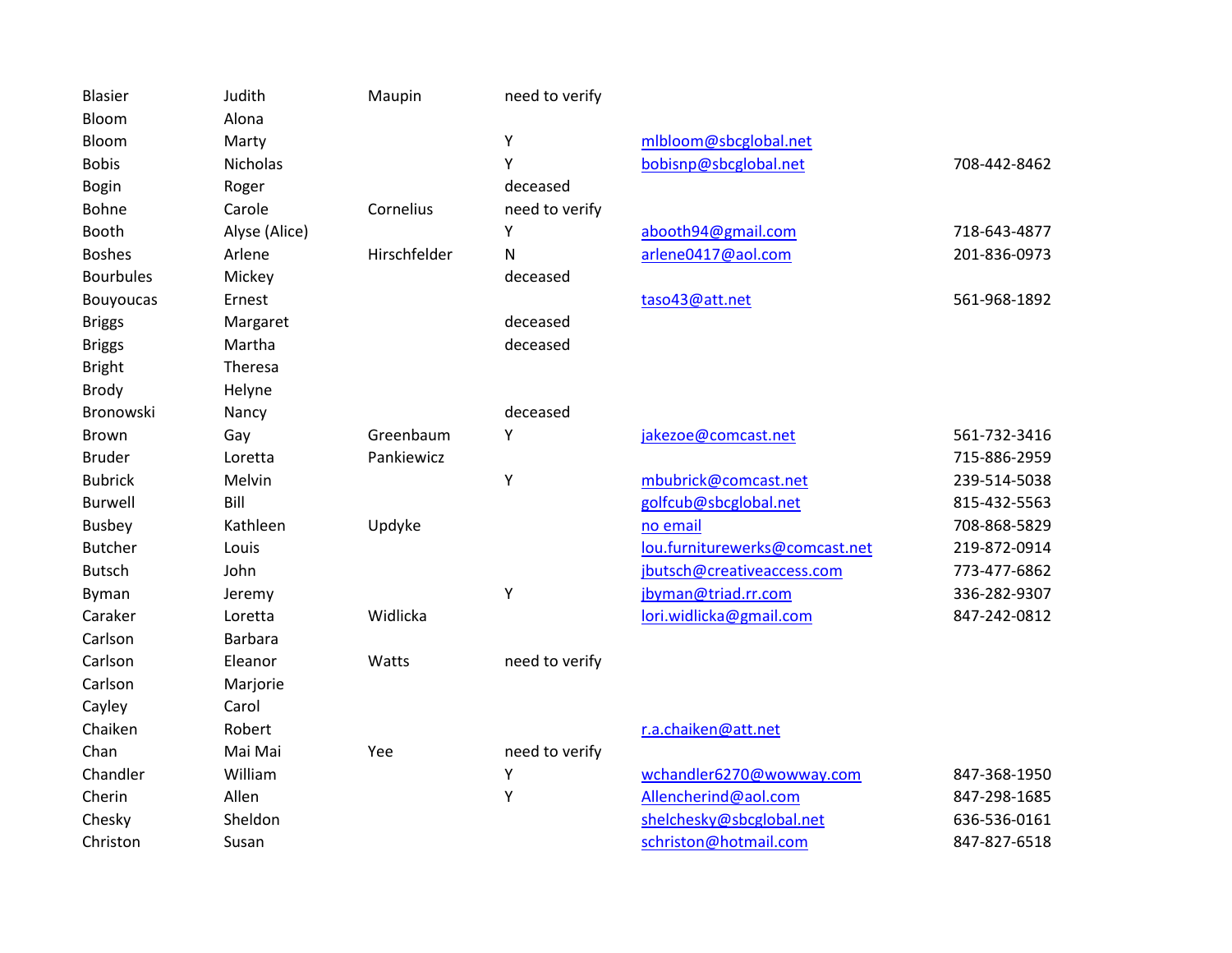| Cohan          | Judith         |              |                  | no email                        | 847-674-7631 |
|----------------|----------------|--------------|------------------|---------------------------------|--------------|
| Cohan          | Suzanne        | Lange        | Υ                | artlady3538@yahoo.com           | 773-472-7888 |
| Cohen          | Deborah        |              | deceased         |                                 |              |
| Cohen          | Wendy          | Sager        | N                | wenlen63@aol.com                | 847-918-8603 |
| Coleman        | Richard        |              | Υ                | rccola@i2k.com                  | 269-227-3459 |
| Conrich        | Evelyn         | Jacobs       |                  | allenevie@yahoo.com             | 480-502-3939 |
| Council        | Patricia       | Gazzera      |                  | tappinpat@hotmail.com           |              |
| Coustan        | Don            |              | Υ                | don@coustan.com                 | 401-423-2277 |
| Cowall         | Nancy          | Cutler       | ${\sf N}$        | cutler9@hotmail.com             | 650-325-1444 |
| Cozza          | James          |              |                  |                                 |              |
| Daley          | Joan           | Seymour      | mailing returned |                                 |              |
| Daly           | <b>Brian</b>   |              |                  | bbedaly@aol.com                 | 815-455-2953 |
| Danos          | James          |              | N                | jpdanos1@aol.com                | 630-357-4225 |
| Distenfield    | Terri          | Coustan      | Υ                | terri@coustan.com               | 401-423-2277 |
| Drachler       | Ferne          | Avery        | Y                | sfaves@aol.com                  | 480-575-0696 |
| <b>Dulsky</b>  | Susan          | Liberman     | N                | pliberman@dc.rr.com             | 760-837-0372 |
| <b>Eckhaus</b> | Stuart         |              |                  |                                 |              |
| Edelman        | Murray         |              |                  | murray1@pipeline.com            | 212-787-5477 |
| Ehlers         | Michael        |              | $\mathsf{N}$     | mcehlers@hotmail.com            | 303-443-5537 |
| Einbinder      | Linda          |              | deceased         |                                 |              |
| Eisner         | Michael        |              | was Eisenstein   | michael@reliablegalvanizing.com | 847-564-0876 |
| Enlow          | <b>Russ</b>    |              |                  | rjenlow@gmail.com               |              |
| Epstein        | Linda          | Scott        | Υ                | LScott7128@Yahoo.com            | 847-965-5057 |
| Estes          | Milton         |              |                  | MNE1@aol.com                    | 415-383-8405 |
| Eyer           | <b>Barbara</b> | <b>Balas</b> |                  |                                 |              |
| Felsenthal     | <b>Brenda</b>  | Bern         | $\mathsf{N}$     | (no email)                      | 858-456-1111 |
| Fensin         | Sandra         | Fischmar     |                  | no email                        | 630-530-0349 |
| Fenton         | Timothy        |              |                  | tim.fenton.email@gmail.com      | 530-231-5688 |
| Flores         | Phyllis        | Kagel        | Υ                | itsflis@yahoo.com               | 815-462-9462 |
| Foreman        | Cheryl         | Bergman      | Υ                | it3b@aol.com                    | 847-831-5430 |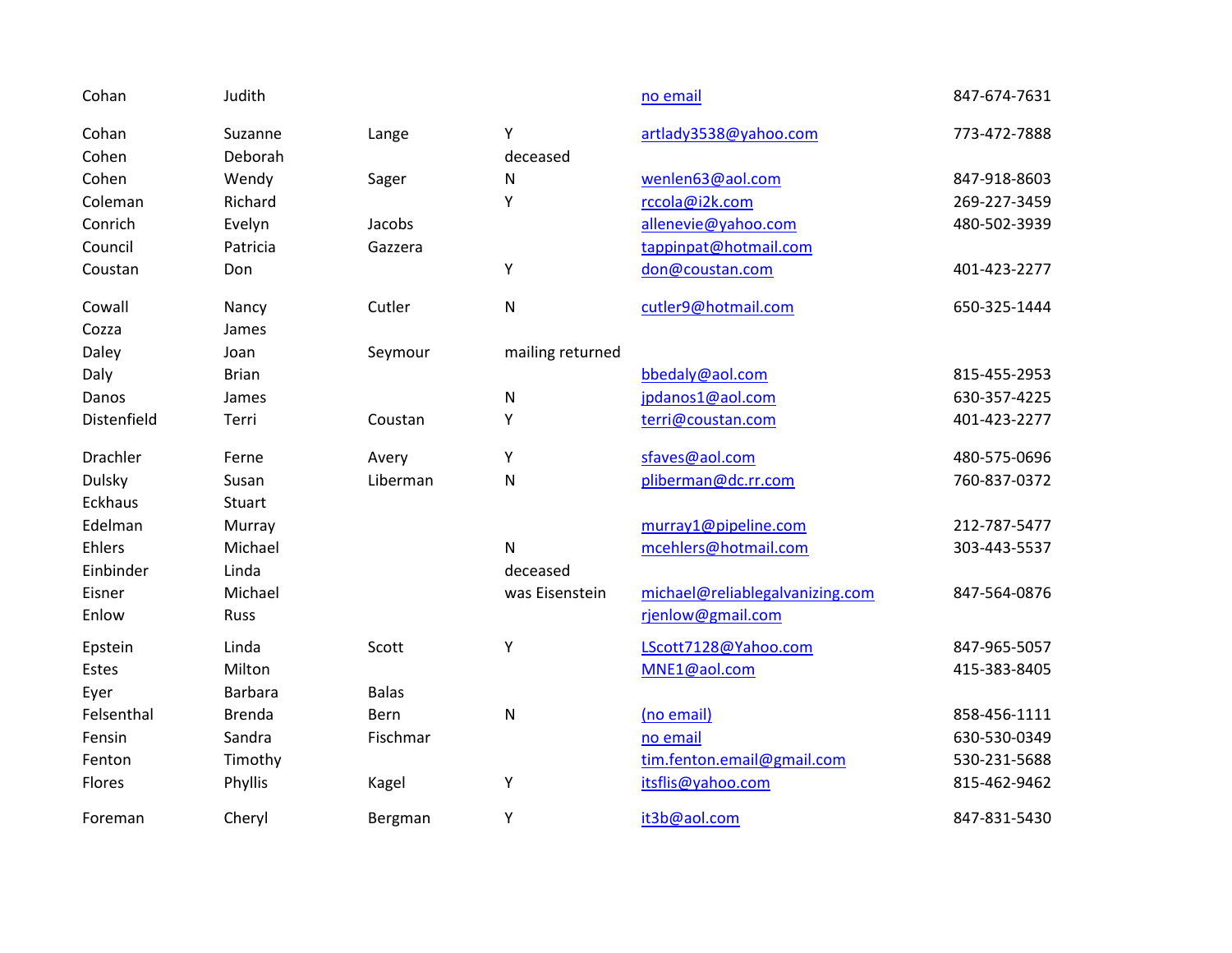| Forney     | Thomas      |             |                  |                                     |                    |
|------------|-------------|-------------|------------------|-------------------------------------|--------------------|
| Foss       | Janet       | Schneider   | need to verify   |                                     |                    |
| Fotopoulos | Christine   | Georgopulos | Υ                | no email                            | 708-361-6459       |
| Fried      | Victor      |             |                  | victor fried@NYMC.edu               | 914-232-6888       |
| Friedman   | Karalyn     | Patterson   |                  | karalyn.patterson@mrc-cbu.cam.ac.uk | 011 44 1223 842310 |
| Friesser   | Joyce       | Downing     |                  | joyali1@att.net                     |                    |
| Frishman   | David       |             |                  | frish@poweruser.com                 | 847-520-3520       |
| Gardner    | Carole      | Dykema      | mailing returned |                                     | 847-816-1028       |
| Garfien    | Mark        |             | Y                | markgarfien@gmail.com               | 312-320-5242       |
| Garretson  | Peter       |             |                  |                                     | 813-633-5759       |
| Garvey     | Evelyn      |             | Υ                | chicagotreasure@yahoo.com           | 773-274-1415       |
| Geller     | <b>Bebe</b> |             |                  | no email                            | 310-287-1961       |
| Getner     | Errol       |             | N                | errol_getner@yahoo.com              |                    |
| Giles      | Patricia    |             |                  |                                     |                    |
| Glickin    | Francine    | Biterman    |                  | frb1119@aol.com                     | 847-634-1709       |
| Golber     | David       |             |                  | dgolber@aol.com                     | 781-396-2323       |
| Goldberg   | Anita       |             | Υ                | no email                            | 773-281-1703       |
| Goldberg   | David       |             | Y                | goldberg@wccnet.edu                 | 734-277-3634       |
| Goldhaber  | Dale        |             |                  | dale.goldhaber@uvm.edu              | 802-864-4847       |
| Goldstein  | Judy        | Litman      |                  | judith.quilts@gmail.com             |                    |
| Goldstein  | Larry       |             | Υ                | lfgoldstein@aol.com                 | 847-714-9868       |
| Gonsky     | Arlene      |             |                  | mnostalgia@sbcglobal.net            | 847-401-7241       |
| Goodman    | Josey       | Moak        |                  |                                     | 518-374-1435       |
| Goodman    | Stephen     |             |                  |                                     |                    |
| Gordon     | Connie      |             | Υ                | congordon@sbcglobal.net             | 773-764-2927       |
| Graff      | Lois        | Fischman    |                  | loisandroy1@verizon.net             |                    |
| Graff      | Sheila      | Pizer       | Υ                | spizer@me.com                       | 847-441-5620       |
| Grawoig    | Jack        |             |                  | jgrawoig@yahoo.comn                 | 847-486-9245       |
| Gray       | Sharon      | Jordan      |                  | sharon6783@SBCglobal.net            | 815-485-1187       |
| Greenberg  | Daniel      |             | N                | dagreenberg1@yahoo.com              | 312-787-2889       |
| Greenwald  | Lynn        | Mizner      |                  | boblindy@excite.com                 | 708-672-7668       |
| Grossman   | Sharon      | Voliva      | deceased         |                                     |                    |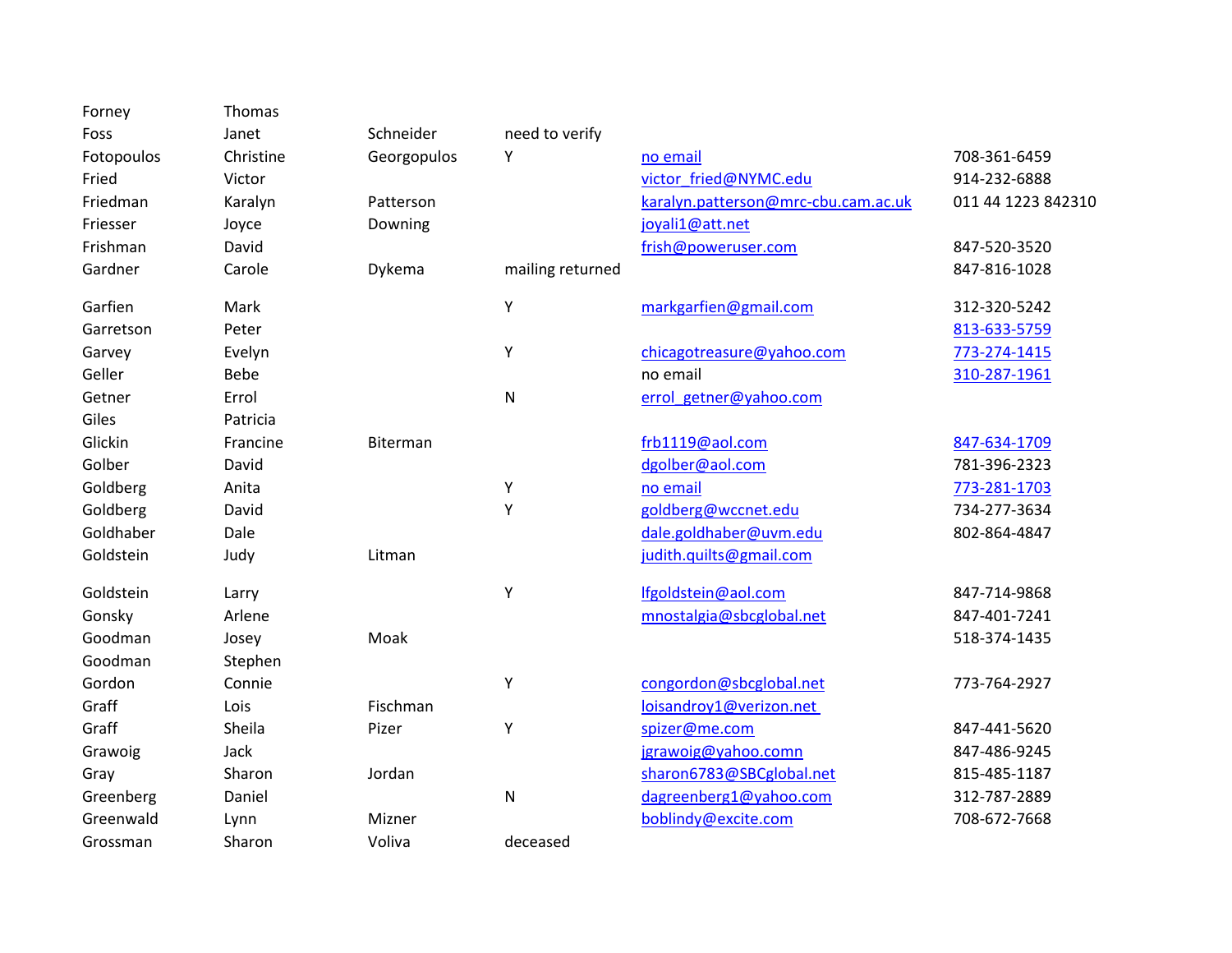| Haase       | James          |               |                | k9sixgun1@att.net        | 815-729-0063 |
|-------------|----------------|---------------|----------------|--------------------------|--------------|
| Hammer      | Sherwin        |               |                | no email                 | 847-674-4301 |
| Hardin      | John           |               |                | saimney100@ca.rr.com     | 310-313-2624 |
| Harris      | Diane          | Donohue       | need to verify |                          |              |
| Harris      | Linda          | Haberman      | Υ              | aidsedlh@gmail.com       | 860-354-4219 |
| Harrison    | Marilyn        | Lissner       |                | chicago606@gmail.com     | 312-751-2141 |
| Harwood     | Janice         | Usow          | N              | janusow@hotmail.com      | 561-361-9003 |
| Hefter      | <b>Babette</b> | <b>Becker</b> | N              | BOBPU@aol.com            | 219-662-1878 |
| Heuschkel   | Terry          |               |                | no email                 | 305-758-8120 |
| Higginson   | Robert         |               | Υ              | bobsharhig@yahoo.com     | 219-322-1232 |
| Hinckley    | Robert         |               | deceased       |                          |              |
| Hinsley     | Ruth           | Cortilet      | Υ              | no email                 | 847-587-7849 |
| Hochstadter | Margaret       | Lee           | Y              | no email                 | 602-265-8899 |
| Hodgdon     | Janet          | Pearce        | need to verify |                          |              |
| Hoisington  | Carol          | Edgar         |                | billedgarjr@prodigy.net  | 708-460-9860 |
| Holmstedt   | Sharon         | McFarland     | N              | no email                 | 815-962-1889 |
| Holstein    | Fred           |               | deceased       |                          |              |
| Hornby      | Pamela         | Rocco         |                | prnconsult@sbcglobal.net | 630-554-9737 |
| Hornstein   | Marshall       |               | deceased       |                          |              |
| Horwitz     | Jill           | Pearl         | Υ              | jillpearl204@gmail.com   | 970-927-1102 |
| Huddleston  | Linda          | Yengling      |                | ayengling@comcast.net    | 571-201-8607 |
| Hurwitz     | Jack           |               | Υ              | jackhurwitz@comcast.net  | 708-848-4515 |
| Huttner     | Susan          | Silverman     | Υ              | lvsdiamonds@comcast.net  | 847-715-9499 |
| Hyde        | John           |               |                |                          | 715-479-4664 |
| Hyman       | William        |               | Y              | no email                 | 708-331-5999 |
| Immergluck  | Kiya           |               | Y - was Sharon | kiyali313@yahoo.com      | 773-880-5492 |
| Innes       | Roger          |               | deceased       |                          |              |
| Isenberg    | Jerilyn        |               | missing        |                          |              |
| Isenberg    | Susan          | Solovy        | deceased       |                          |              |
| Israel      | Ruth           | Shulman       | N              | ruthlen07@yahoo.com      | 949-653-8145 |
| Janis       | Diana          | Korcheck      | need to verify |                          |              |
| Janis       | George         |               |                |                          |              |
| Johnson     | Karen          | Piggott       | N              | kpiggott@aol.com         | 708-748-4810 |
| Johnson     | Norma          |               | deceased       |                          |              |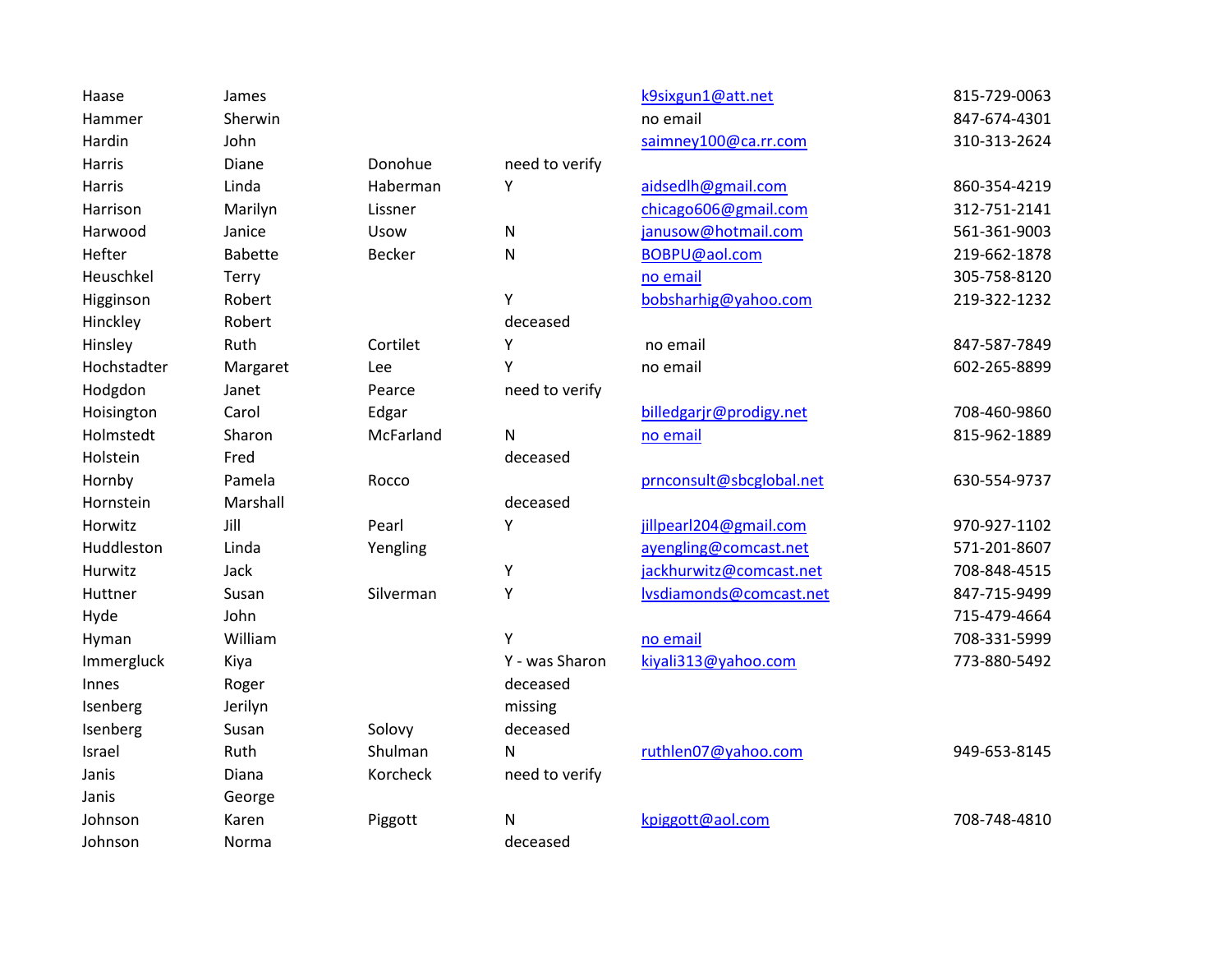| Johnsrud      | Janis       | Reisse    | need to verify |                           | 815-469-0145 |
|---------------|-------------|-----------|----------------|---------------------------|--------------|
| Jones         | Holly       | Kane      | Υ              | hollyekane@aol.com        | 540-967-2992 |
| Jones         | Stephen     |           | deceased       |                           |              |
| Jordan        | Jacqueline  | Grabowski | Υ              | jacqgrab@aol.com          | 773-586-6305 |
| Kabaker       | Rick        |           | Υ              | rkabaker@aol.com          | 847-433-6631 |
| Kane          | Gregory     |           | Υ              | nucsec@aol.com            | 540-967-2992 |
| Karant        | Jay         |           | Υ              | jaykarant@att.net         | 847-569-8176 |
| Karlin        | Joan        | Dorman    | Υ              | joaned64@att.net          | 219-322-2521 |
| Kaveshan      | Donald      |           |                | drs@blackfoot.net         | 406-721-8212 |
| Keefe         | Vincent     |           | need to verify |                           |              |
| Kempf         | Claudia     |           | deceased       |                           |              |
| Kerman        | Bernie      |           | Υ              | bkerman@getgarveys.com    | 847-551-9889 |
| Klaskin       | Eileen      | Ginsburg  | Y              | eginsburg@juno.com        | 847-882-1229 |
| Klawans       | William     |           | deceased       |                           |              |
| Klein         | Sandra      |           | ${\sf N}$      | no email                  | 310-273-4372 |
| Kobak         | Judy        | Portnoy   |                | jsharky@umich.edu         | 301-229-3391 |
| Koepping      | Paul        |           |                | pkkoepping@aol.com        | 503-709-6965 |
| Kohorn        | June        | Malary    |                | jmalary1@nycap.rr.com     | 518-899-2829 |
| Komaiko       | Mitch       |           | Υ              | komaikom@cshs.org         | 310-276-7725 |
| Korf          | Susan       | Leavitt   |                | susanlynn602@cox.net      | 602-266-6823 |
| Kossiv        | Rosilyn     | Pomerantz | deceased       | rozlove@sbcglobal.net     | 847-788-0371 |
| Kraft         | <b>Bert</b> |           | Υ              | bertramkraft@comcast.net  | 847-441-9390 |
| Kramer        | Les         |           | Υ              | lynnandles@embarqmail.com |              |
| Kramer        | Sam         |           |                |                           |              |
| Kriso         | Mitchell    |           | Y              | pmkriso@yahoo.com         | 909-792-6436 |
| Krooth        | Millie      | Gore      | deceased       |                           |              |
| Kubey         | Donna       | Hollander | у              | donnahollander@cox.net    | 702-256-8234 |
| <b>Kubiak</b> | Carol       |           | ${\sf N}$      | ckubiak57@gmail.com       |              |
| Kushner       | Julian      |           |                |                           |              |
| Ladere        | Mike        |           |                |                           |              |
| Lampros       | Angela      | Samaras   | need to verify |                           |              |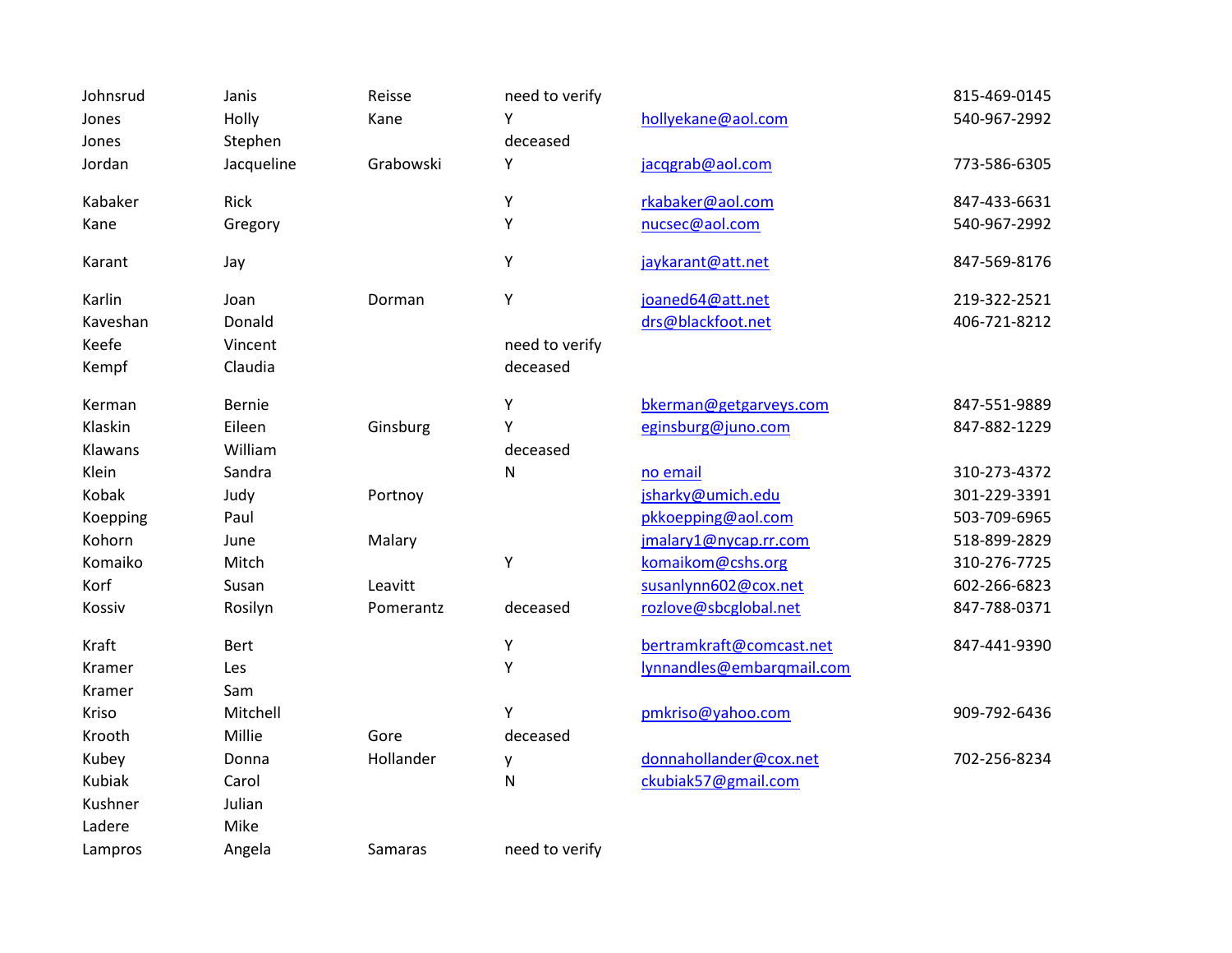| Landsman      | Lesley         | Carr             | Υ              | lesley@jimcarrwriting.com  |              |
|---------------|----------------|------------------|----------------|----------------------------|--------------|
| Lange         | Roger          |                  | Υ              | Irlange@msn.com            | 617-277-3280 |
| Langwinski    | Carole         | Fitzgerald       | need to verify |                            | 708-479-5967 |
| Larocca       | Vivian         | Schumacher       |                | vivianlarocca@comcast.net  |              |
| Larson        | Lois           | Ellison          | deceased       |                            |              |
| Laube         | Kathy          | Behn             |                | no email                   | 630-964-9189 |
| Lebo          | Sharon         | Silverman        | Υ              | silvermansharon@rcn.com    | 773-338-5024 |
| Levin         | Arvin          |                  |                | emd99@sbcglobal.net        |              |
| Levin         | Larry          |                  | Υ              | lel5344@ameritech.net      | 847-965-8934 |
| Levy          | Tom            |                  | Υ              | sheppardlevy@sympatico.ca  | 416-785-8260 |
| Lewin         | Richard        |                  | deceased       |                            |              |
| Lewis         | Francine       | <b>Brown</b>     | Υ              | frantonbrown@yahoo.com     | 312-867-1318 |
| Lewison       | Lynn           | Pearlman         |                | lpearl@cox.net             | 949-706-0864 |
| Liberman      | Dean           |                  | Y              | no email                   | 708-754-1420 |
| Line          | Stephen        |                  | not interested | no email                   | 360-896-7422 |
| Lipson        | Carla          | Kelson           |                | carlakelson@gmail.com      | 847-818-1845 |
| Little        | Jack           |                  |                | jackl0669@comcast.net      |              |
| Livingstone   | Mary           | Huske            | Υ              | maryhuske@yahoo.com        | 630-268-9851 |
| Lucado        | <b>Barbara</b> |                  |                | barbbrn@charter.net        | 573-358-2085 |
| Lurie         | Marsha         | Krugman          | Υ              | mkrug23@bellsouth.net      | 561-279-0218 |
| Lurie         | Michael        |                  | Υ              | mhlurie@aol.com            |              |
| Luther        | Richard        |                  | Y              | alfadex@hotmail.com        | 269-849-0133 |
| Lynn          | Jennifer       |                  |                |                            |              |
| Lyson         | Antoinette     | Pieczykowski     | need to verify |                            |              |
| Maffia        | Mary Ellen     | Ackerman         | Υ              | meackerman@comcast.net     | 508-896-7330 |
| Mamalakis     | Helena         | <b>Skordalos</b> |                | bskordalos@att.net         | 847-559-1787 |
| Manewith      | Phyllis        | Fogel            | Υ              | twophils@comcast.net       | 847-509-9199 |
| Mann          | Steven         |                  | Y              | vlmann@ameritech.net       | 773-871-6271 |
| <b>Maples</b> | Barbara        | Beeman           | deceased       |                            |              |
| Marks         | Linda          | Ellenburg        | Ν              | ellenbu8@gmail.com         | 714-223-9882 |
| Martin        | Carol          |                  | Υ              | carol ann martin@yahoo.com | 772-545-7355 |
| Maslowsky     | Sidney         |                  |                | msid1705@comcast.net       | 708-481-3592 |
| Mayer         | Jean           | Sterneck         |                |                            |              |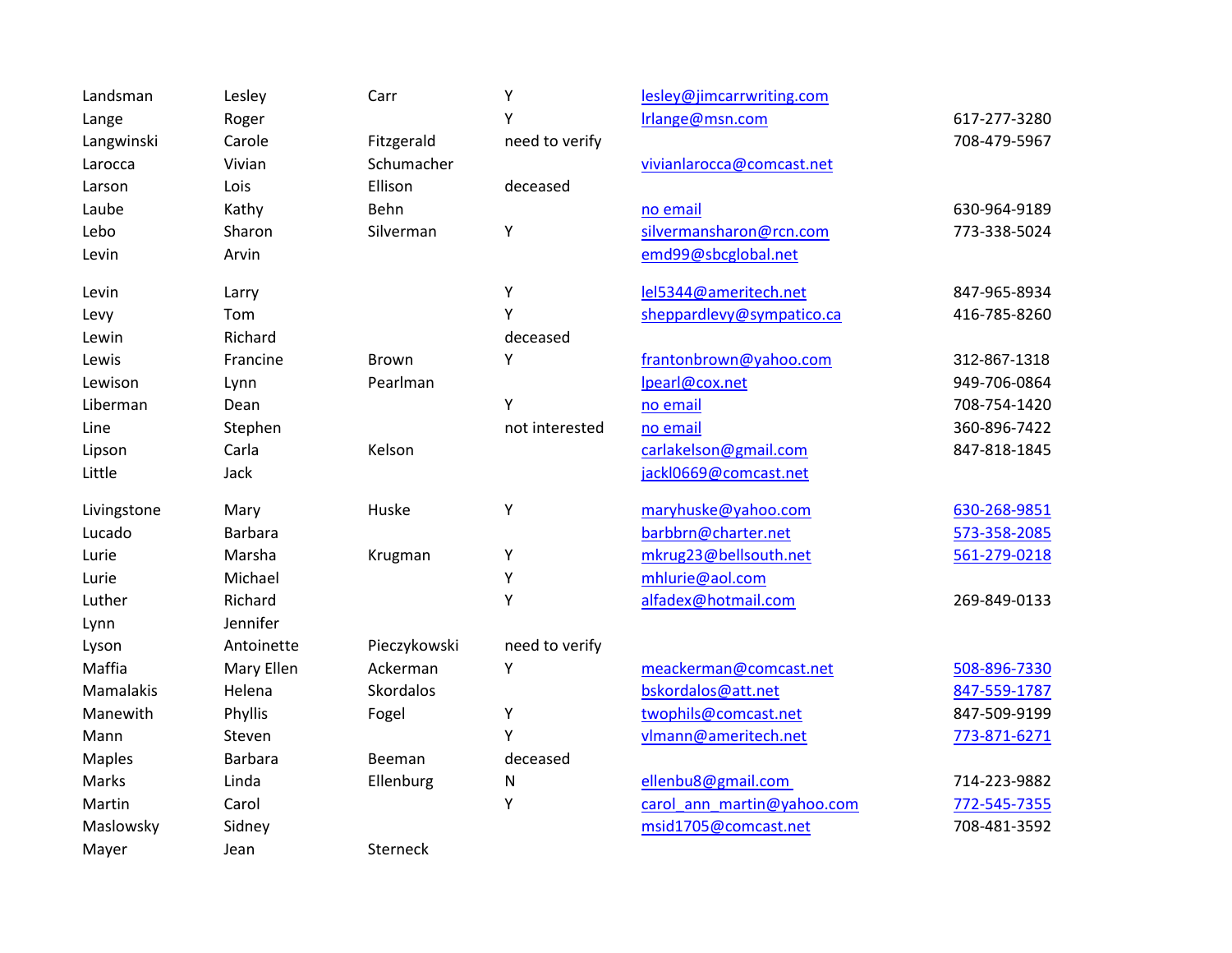| Mazursky    | Shelby    |                | Υ                | smazur14@att.net        | 847-870-1940 |
|-------------|-----------|----------------|------------------|-------------------------|--------------|
| McCarty     | Carole    |                | Υ                | no email                | 773-761-1536 |
| McDowell    | Donald    |                |                  |                         |              |
| McGiffen    | Ann       | Littleton      | need to verify   |                         |              |
| McGrath     | Howard    |                |                  |                         |              |
| McMahon     | Michael   |                | deceased         |                         |              |
| McMillan    | Sharen    | Schranz        | N-not interested |                         |              |
| Mehlenbeck  | Carol     |                | deceased         |                         |              |
| Melton      | Patricia  |                |                  |                         |              |
| Mer         | Karen     | Gewanter       | ${\sf N}$        | no email                | 516-593-5733 |
| Merlander   | Susan     | Dickman        | Υ                | susanfreyad@aol.com     | 847-432-1233 |
| Merrymon    | Diana     | Matson         |                  | dmmatson@gmail.com      |              |
| Meyn        | Ilse      | Popjoy         | ${\sf N}$        | no email                | 773-763-2914 |
| Milton      | Sandra    | <b>Stevens</b> |                  | rsstevens@att.net       | 847-679-6441 |
| Mitchell    | Alex      |                | deceased         |                         |              |
| Mitchell    | Audrey    | Jones          |                  |                         |              |
| Mitchell    | Dennis    |                |                  |                         | 480-575-5649 |
| Mizer       | Karen     | Uppling        | Υ                | no email                | 847-502-3912 |
| Montgomery  | Martha    | Frutchey       |                  | mfrutchey@cox.net       | 401-274-9546 |
| Morgan      | Mary Lynn |                |                  |                         |              |
| Mozenter    | Helene    | Kaplan         | ${\sf N}$        | momhtk@prodigy.net      | 708-444-4456 |
| Murphy      | Terrence  |                |                  | tntnl2@comcast.net      | 773-731-7961 |
| Murphy      | Thomas    |                |                  | TomM5197@aol.com        | 708-457-1414 |
| Nadler      | Elaine    | Krasnitz       | ${\sf N}$        | elainek773@yahoo.com    | 714-845-6062 |
| Nelson      | Linda     | Gustafson      | need to verify   |                         |              |
| Nelson      | Lynn      |                |                  |                         |              |
| Nierman     | Paul      |                |                  | paulnierman@pacbell.net | 858-457-2212 |
| Novil       | Steven    |                |                  | livonlivon@yahoo.com    | 847-475-7770 |
| <b>Nuss</b> | Stephen   |                |                  | steverdfm@yahoo.com     |              |
| Obstfeld    | Raymond   |                | deceased         |                         |              |
| O'Donnell   | Louise    | Freitag        |                  | freitagl@jbltd.com      | 708-848-6687 |
| Oldham      | Morris    |                | Υ                | old325@msn.com          | 847-480-6388 |
| Olson       | Karen     | Carine         |                  | krcarine@sbcglobal.net  | 708-212-2249 |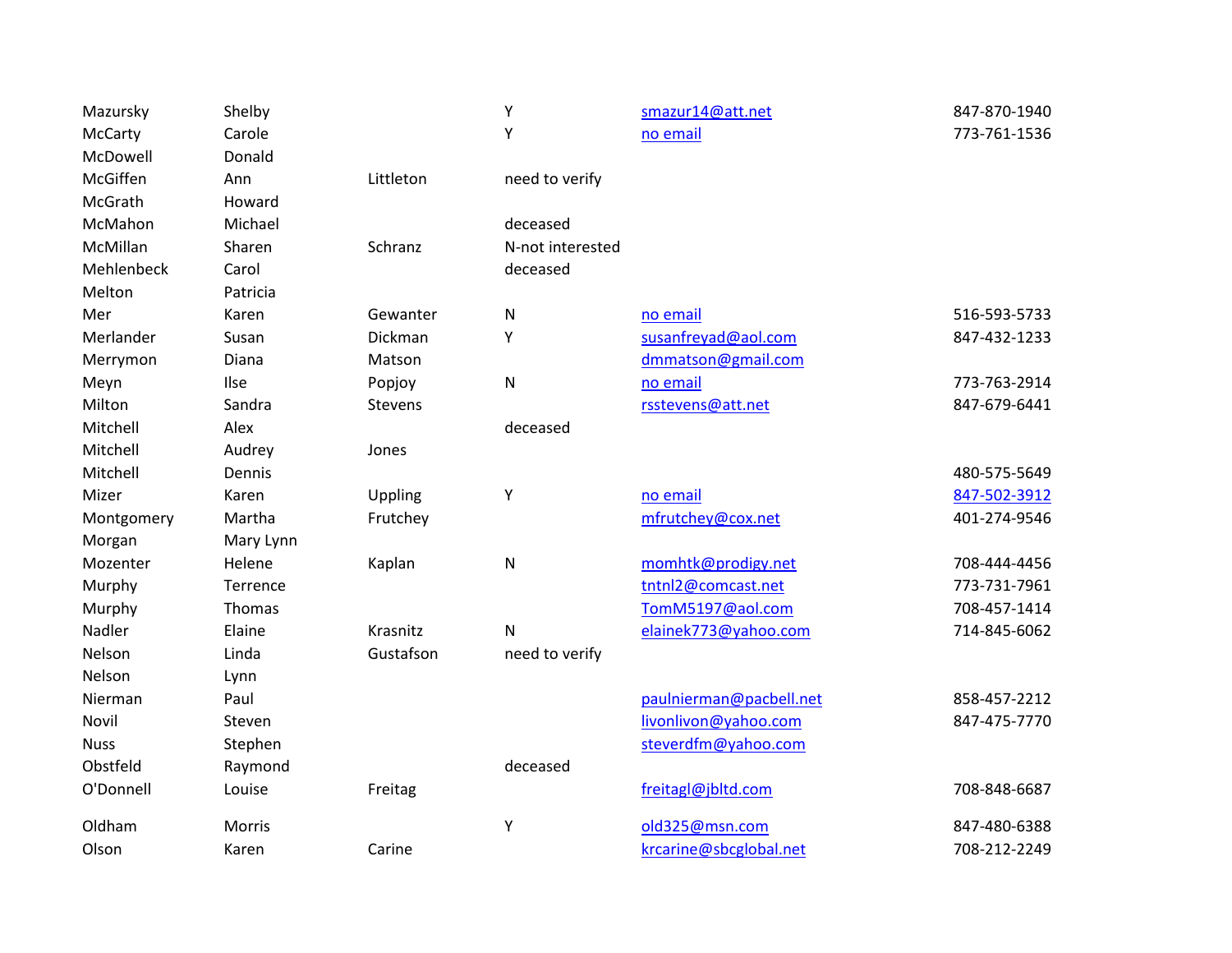| Oster       | Joan           | Warady      | ${\sf N}$        | jhwarady@gmail.com        | 312-787-0028 |
|-------------|----------------|-------------|------------------|---------------------------|--------------|
| Pachol      | Judy           | Gaines      | Υ                | judy.gaines@sbcglobal.net | 815-838-5660 |
| Pahn        | Maralee        |             | deceased         |                           |              |
| Papageorge  | Tom            |             | need to verify   |                           |              |
| Patterson   | Patricia       | McNulty     | need to verify   |                           |              |
| Peake       | Susan          | <b>Dick</b> | deceased         |                           |              |
| Peake       | William        |             | deceased         | wpeake@sbcglobal.net      | 630-543-8625 |
| Pearson     | Frances        | Scholl      | N                | chickie@bresnan.net       | 435-559-9019 |
| Pellar      | Donna          | Ryden       |                  | pellar207@yahoo.com       |              |
| Perlman     | Marjorie       | Petersen    | ${\sf N}$        | marjie312@yahoo.com       | 847-824-2059 |
| Peters      | Fred           |             |                  |                           |              |
| Peterson    | Pauline        | Lussenhop   | Υ                | plussenhop@yahoo.com      | 630-971-1626 |
| Peto        | <b>Bruce</b>   |             | N-not interested |                           | 760-244-2834 |
| Pfiel       | Wayne          |             |                  | gdpfiel@aol.com           | 219-374-4838 |
| Phillips    | Bonnie         | Oberman     |                  |                           | 773-871-1616 |
| Pick        | Alan           |             | Υ                | aladavidpick@yahoo.com    | 312-506-2509 |
| Pieck       | Denis          |             |                  |                           |              |
| Piggott     | Bill           |             | ${\sf N}$        | billp4243@aol.com         | 708-748-4810 |
| Planer      | John           |             | Υ                | jhplaner@manchester.edu   | 260-982-7148 |
| Platt       | Lois           | Lange       | Y                | loislange2@msn.com        | 617-277-3280 |
| Podolner    | Philip         |             | deceased         |                           |              |
| Pomper      | Mike           |             |                  | deedee@plateautel.net     |              |
| Poole       | George         |             |                  |                           |              |
| Potamites   | John           |             | need to verify   |                           |              |
| Price       | Barry          |             | deceased         |                           |              |
| Price       | <b>Beverly</b> | Kristmann   |                  | bjk9474@aol.com           | 615-351-9116 |
| Quale       | Susan          |             | ${\sf N}$        | quales@gmail.com          | 608-782-5511 |
| Quisenberry | Ray            |             | Υ                | rquisenb@comcast.net      | 615-599-4340 |
| Rand        | Kathy          |             | Υ                | ksrand@aol.com            | 847-234-3613 |
| Rapacki     | Judy           |             | deceased         |                           |              |
| Rashkow     | <b>Bruce</b>   |             | Υ                | RashkowB@state.gov        | 212-874-4385 |
| Rasmussen   | Eric           |             | deceased         |                           |              |
| Reals       | Lucile         | Day         |                  | lucyday@aol.com           | 203-629-8580 |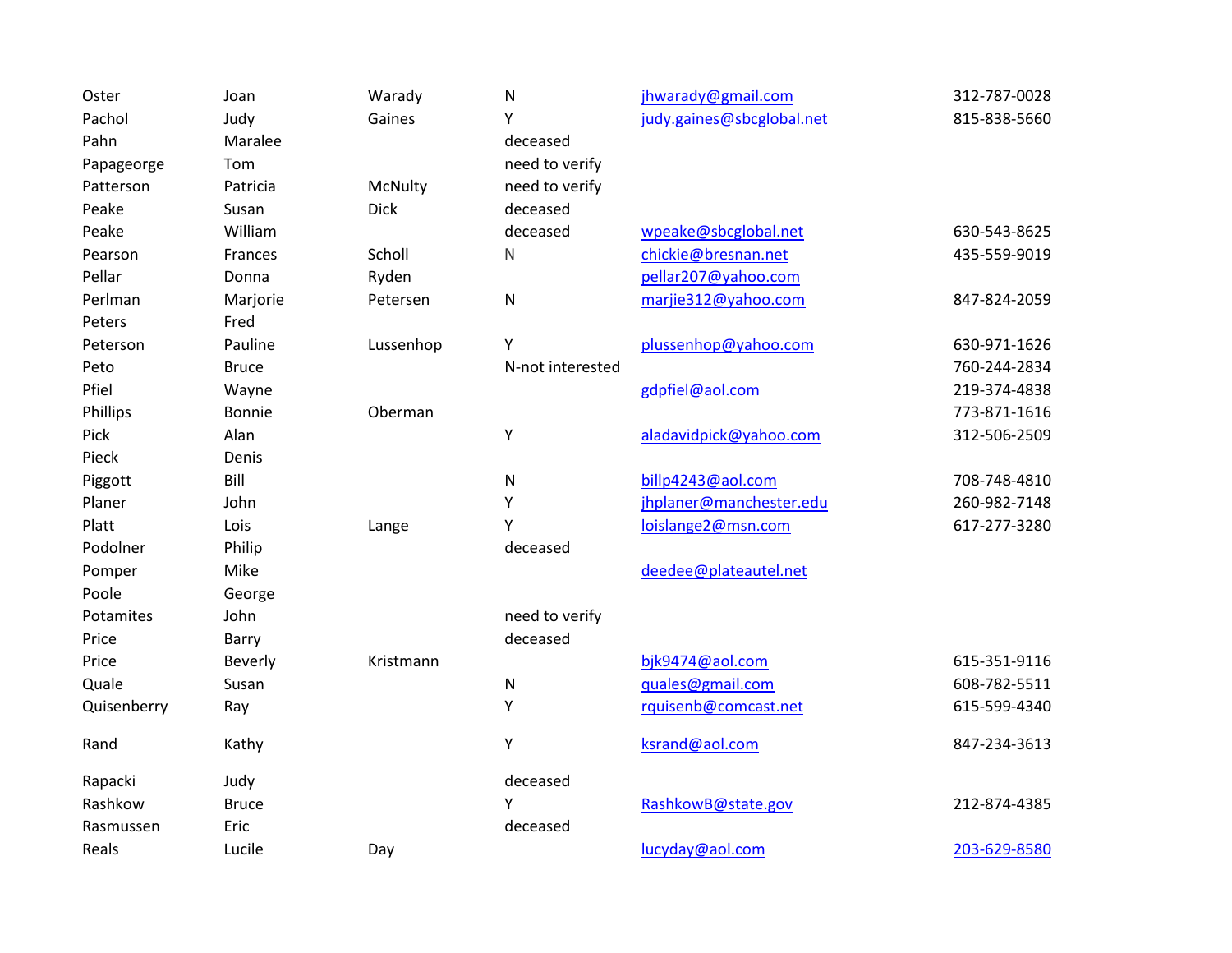| Reich          | Nancy          | Calderwood        |                | nmcjax@gmail.com             | 407-772-8881 |
|----------------|----------------|-------------------|----------------|------------------------------|--------------|
| Rinella        | Sharon         | Caputo            |                | no email                     | 630-325-7072 |
| Rittenberg     | Steven         |                   |                | srtracker@charter.net        |              |
| Robinson       | Richard        |                   |                |                              |              |
| Roche          | Judy           | Majkowicz         | not interested |                              | 847-882-3935 |
| Rodin          | Allan          |                   |                | a rodin@hotmail.com          | 847-446-1701 |
| Romanz         | Sharon         | Kaufman           | need to verify |                              |              |
| Rooker         | Joanne         | Pentek            |                | rjpentek@sbcglobal.net       | 219-864-9411 |
| Rooth          | Joni           | <b>Brochstein</b> | Υ              | joan@joanbrochstein.com      | 713-665-3524 |
| Rosen          | Judith         | <b>Blank</b>      | Y              | no email                     | 515-255-1862 |
| Rosen          | Myrna          |                   | need to verify |                              | 773-465-2683 |
| Rosenberg      | Susan          | Pritchard         | deceased       |                              |              |
| Rosenfield     | Neal           |                   | deceased       |                              |              |
| Rudman         | Sharon         | Cohan             |                | essness@comcast.net          | 847-679-2116 |
| Ruminer        | Roger          |                   | Υ              | no email                     | 630-268-1547 |
| Salem          | Donald         |                   | Y              | 1dasdds@gmail.com            | 310-477-0333 |
| Saphir         | Eva            |                   |                | esaphir@hotmail.com          | 416-504-6630 |
| Sato           | Richard        |                   | deceased       |                              |              |
| <b>Schanks</b> | Sandi          | Levinson          | deceased       |                              | 847-577-1952 |
| Schecter       | Phyllis        | Blumenthal        | Y              | fred.blumenthal@yahoo.com    | 312-944-4356 |
| Schein         | Charles        |                   |                | chuck@wirepro.com            | 847-498-8949 |
| Scheinbuks     | Julian         |                   | deceased       |                              |              |
| Schmarak       | Barry          |                   | deceased       |                              |              |
| Schneider      | Peggy          | Stewart           | need to verify |                              |              |
| Schulman       | Sheldon        |                   | deceased       |                              |              |
| Schultz        | Fern           | Smolen            | Υ              | ferlen1@sbcglobal.net        | 773-327-4028 |
| Schwartz       | Ronna          | Silberman         |                | ronna@hotmail.com            |              |
| Schwartz       | Sharyn         | Deitch            | deceased       |                              |              |
| Schwitters     | Karen          |                   | not interested |                              |              |
| Scott          | <b>Barbara</b> |                   |                |                              |              |
| Segal          | Blossom        | Osofsky           |                | blossomso@cox.net            |              |
| Segall         | Nancy          | Mark              | Υ              | nsmark@hotmail.com           | 781-828-5939 |
| Shapiro        | Ronald         |                   |                |                              |              |
| Sherman        | Richard        |                   | Υ              | flowerlady1616@sbcglobal.net | 847-317-1984 |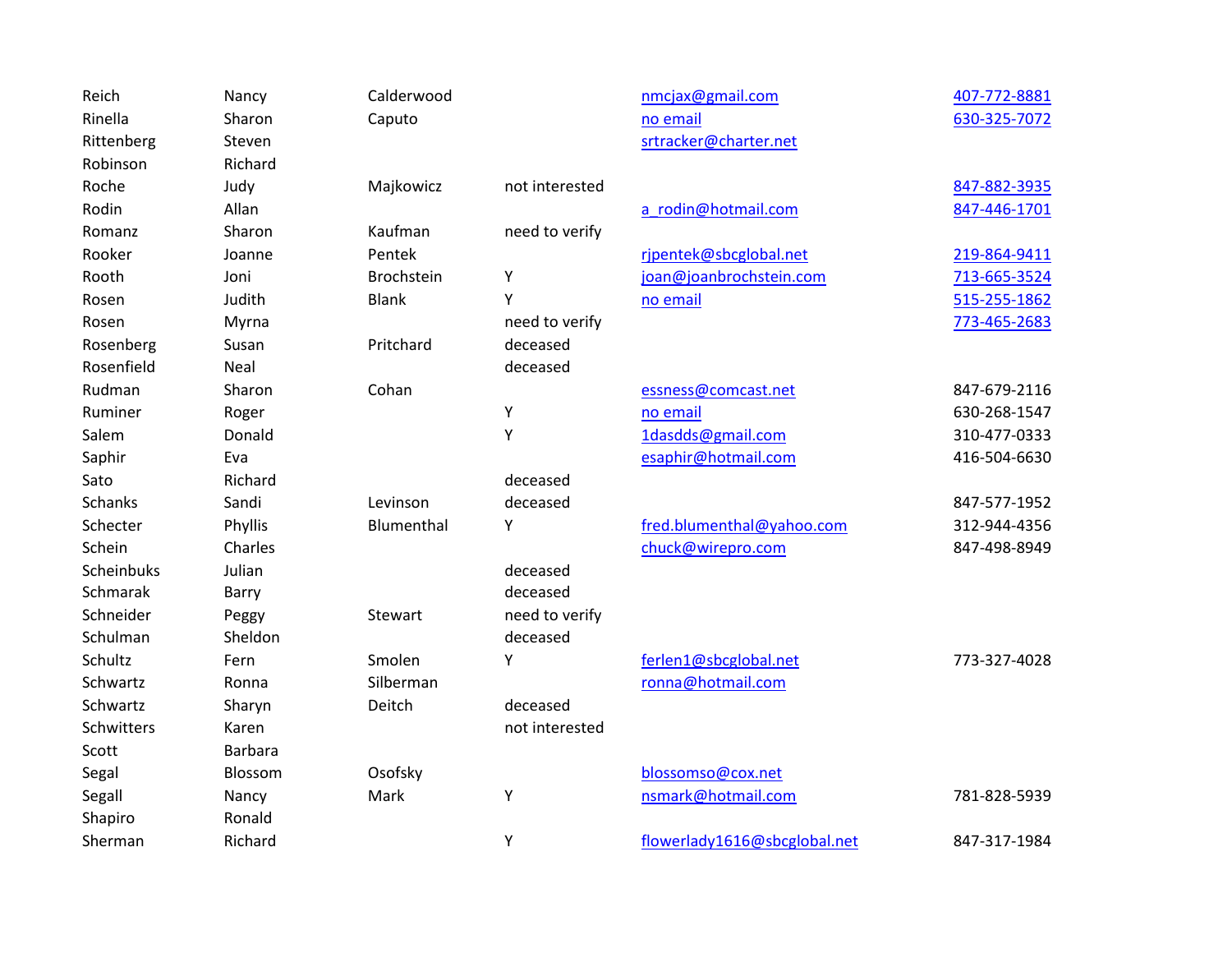| Shub<br>Shubart            | Allen<br>Heather             | Morris              | Y                               | ashub@comcast.net<br>morrisvegas@centurylink.net | 847-634-2969<br>702-876-8878 |
|----------------------------|------------------------------|---------------------|---------------------------------|--------------------------------------------------|------------------------------|
| Shuchter                   | Steve                        |                     | Y                               | sshuchter@ucsd.edu                               | 619-540-8990                 |
| Shugan                     | Marlene                      | Samson              | Υ                               | marlene@writeme.com                              | 847-835-8848                 |
| Silberman                  | Eileen                       | Crasko              | need to verify                  | ecrasko@aol.com                                  | (602) 690-5629               |
| Skidell                    | Diane                        | Felsenthal          | Υ                               | dianefels@comcast.net                            | 847-559-8364                 |
| Skidell<br>Skoglund        | Donna<br>Dennis              | Isenberg            | Υ<br>need to verify             | dsisenberg@comcast.net                           | 847-433-2099                 |
| Skurow                     | Judy                         | Podgorny            |                                 | jlpodgorny@gmail.com                             |                              |
| Slawinski<br>Sloan<br>Slou | Sandra<br>Roberta<br>Kenneth | Vanek<br>Calandra   | need to verify<br>N<br>deceased | calandrar@sbcglobal.net                          |                              |
| Smith<br>Smith<br>Smith    | Beverly<br>Howard<br>William |                     |                                 | pogopb2@earthlink.net                            | 845-647-8693                 |
| Solomon                    | Morton                       |                     | deceased                        |                                                  |                              |
| Solomon<br>Sonneman        | Sandra<br>Joseph             | Dubin               | Υ<br>deceased                   | dubin.alex@yahoo.com                             | 614-575-8233                 |
| Spiro                      | Michael                      |                     |                                 | mike806@yahoo.com                                | 813-716-6211                 |
| Stahl<br>Stangle           | Lynne<br>Yvonne              | DelMastro<br>Sylvan | Ν<br>need to verify             | no email                                         | 708-418-3687                 |
| Stanwyck                   | William                      |                     |                                 | billsyls@yahoo.com                               | 941-639-1449                 |
| Stern                      | Loraine                      |                     | Y                               | drlstern@mac.com                                 | 310-395-8195                 |
| Stone                      | Gabrielle (Gay)              | Gang                |                                 | gigi8118@comcast.net                             | 630-654-8197                 |
| <b>Struthers</b>           | Carolyn                      |                     | deceased                        |                                                  |                              |
| Swidler                    | Sherwin                      |                     | deceased                        |                                                  |                              |
| <b>Tabak</b>               | Fred                         |                     | deceased                        |                                                  |                              |
| Tabernacki                 | Harry                        |                     | deceased                        |                                                  |                              |
| <b>Tacker</b>              | Kenneth                      |                     | need to verify                  |                                                  | 630-983-8945                 |
| Talamonti                  | Lois                         | Richard             | Υ                               | loisrichard@rocketmail.com                       |                              |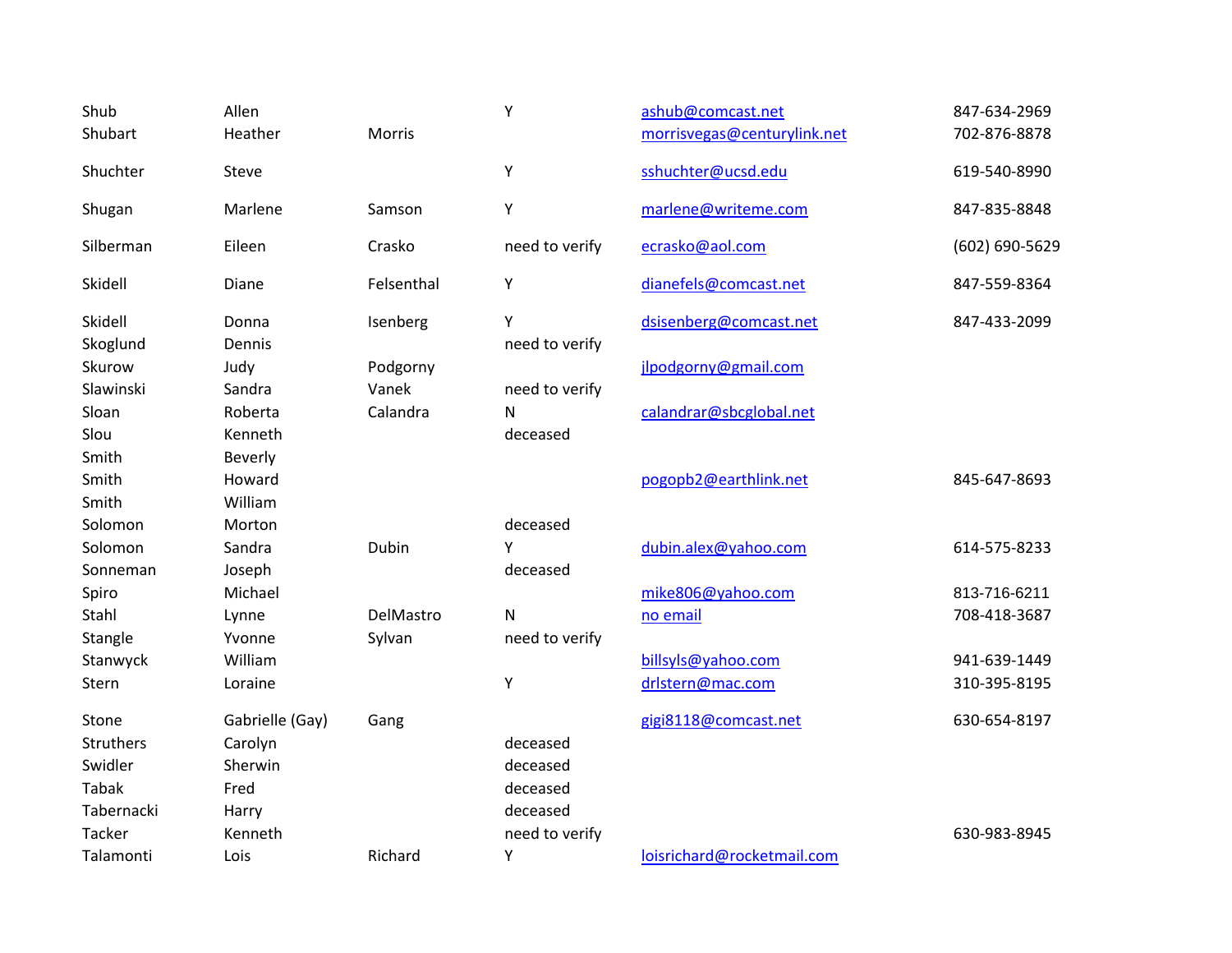| Tarson      | Nancy         |              |                  | nancysara1@hotmail.com        | 808-775-9531     |
|-------------|---------------|--------------|------------------|-------------------------------|------------------|
| Tennenbaum  | Rhoda         | Alexander    |                  | rcalex2@sbcglobal.net         | 847-251-2794     |
| Tepper      | Leslie        |              | Υ                | gtepper@rubloff.com           | 312-846-6809     |
| Thomsen     | Marie         | <b>Baker</b> |                  | reco1030@yahoo.com            | 708-448-5390     |
| Tiersky     | Steven        |              | Υ                | stiersky@aol.com              | 847-945-1914     |
| Turner      | Mark          |              |                  | mmturner43@yahoo.com          | 630-985-7771     |
| Turoff      | Katherine     | Greenberg    | ${\sf N}$        | dagreenberg1@yahoo.com        | 312-787-2889     |
| Ulaszek     | Timothy       |              | not interested   |                               |                  |
| Uppling     | Betty         | Starr        | mailing returned |                               | 404-200-8284     |
| Uritz       | Marsha        | Michaelson   | Y                | m-michaelson@northwestern.edu | 847-498-1123     |
| Van         | Margaret      | Forney       | need to verify   |                               |                  |
| VanKirk     | John          |              | Υ                | vankirk@maplecity.com         | 309-734-3922     |
| Varna Garis | Kim           |              |                  |                               |                  |
| Velick      | Lynn          |              |                  | lvelick@cox.net               | 480-767-9823     |
| Wait        | Gordon        |              |                  | gwmerri@yahoo.com             | 480-502-1478     |
| Walas       | Georgiana     | Fogelman     | deceased         |                               |                  |
| Wall        | Harold        |              |                  |                               |                  |
| Wallace     | Larry         |              |                  |                               |                  |
| Walls       | Mary          |              |                  |                               |                  |
| Walsh       | Agnes         | Lea          |                  | marysprahl@live.com           | 847-588-1087     |
| Wassserman  | Steve         |              | ${\sf N}$        | smw@alliancefundadvisors.com  | 770-874-8888     |
| Weber       | Edgar         |              |                  |                               |                  |
| Weisberg    | <b>Stuart</b> |              | deceased         |                               |                  |
| Weiss       | Barry         |              | Υ                | barbieweiss@yahoo.com         | 312-641-1975     |
| Wenk        | Roxanne       | Evans        | ${\sf N}$        | zaprocks@yahoo.com            | 707-258-1398     |
| Wertheimer  | Henry         |              |                  | henrywert@tds.net             | 608-833-8397     |
| Westburg    | Linda         | Eberlein     | Υ                | garlineb@aol.com              | 847-498-0667     |
| Widman      | Joel          |              |                  | jlw@nm.net                    | 502-220-1147     |
| Wilson      | Merry         |              |                  | merrywilson@sbcglobal.net     | 708-841-2287     |
| Windchy     | Linda         | Moeller      | Υ                | lindaballard@astound.net      | 925-930-8875     |
| <b>Wiss</b> | Linda         | Halperin     | Υ                | Ihalperin@sbcglobal.net       |                  |
| Wodis       | Judy          | Rosso        | ${\sf N}$        | cascinarosso@yahoo.it         | (+39) 0144-93100 |
| Wolf        | Mike          |              | Υ                | chihogman@aol.com             | 928-445-3887     |
| Wolfberg    | Bernard       |              | $\mathsf{N}$     | bbw1040@aol.com               | 404-303-6331     |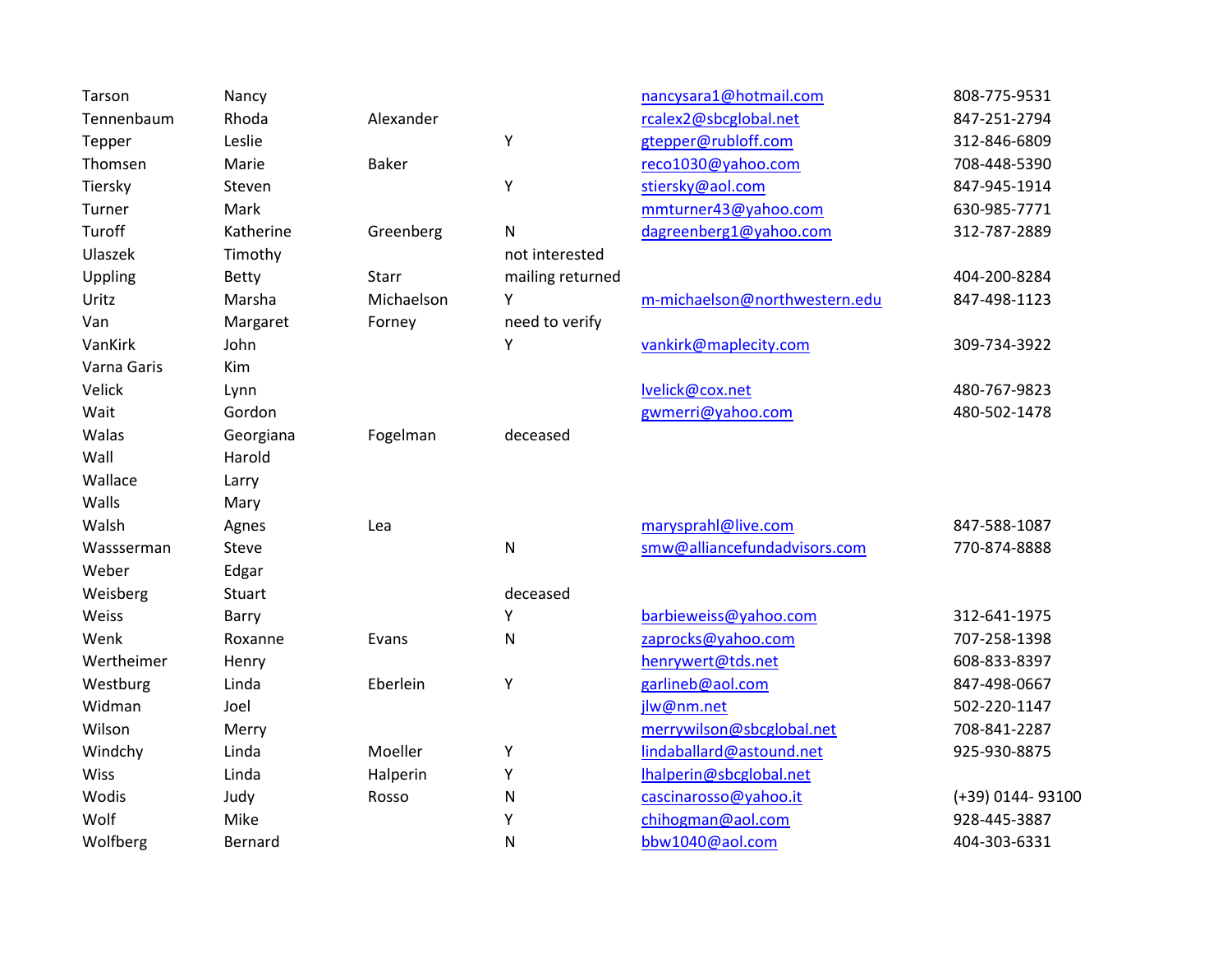| Yates              | John      |                | deceased  |                               | 269-424-3682  |
|--------------------|-----------|----------------|-----------|-------------------------------|---------------|
| Zafferas           | Bonnie    | Selimos        |           | bselimos@polyformproducts.com |               |
| Zatz               | Lesley    | Goldfarb       |           | lesleyaz@yahoo.com            |               |
| Zeitz              | Howard    |                | ${\sf N}$ | hzeitz@uic.edu                | 815-395-5560  |
| Zientara           | Marcia    | Bartolotta     |           | pjb11@sbcglobal.net           | 815-485-6370  |
| Zimmar             | Peggy     |                |           |                               |               |
| Zisook             | Sid       |                | ${\sf N}$ | szisook@ucsd.edu              | 858-755-5260  |
| Zite               | Jay       |                |           | Jayz1@aol.com                 | 847-965-2949  |
| Zivin              | Gail      |                | ${\sf N}$ | gailzivin@verizon.net         | 610-941-0949  |
| Zlatnik            | Vivian    | Kramer         | Υ         | viviankramer66@gmail.com      | 847-432-5850  |
| Zoberman           | Madeline  | Shere          | N         | shere11507@verizon.net        | 301-299-4787  |
| Zoloto             | Jerrold   |                | Υ         | jzoloto@mac.com               |               |
| Zuckerman          | Alona     | Hudgens        | Υ         | alonamh@hotmail.com           | 760-779-9802  |
| Zussman            | Judy      |                | Y         | jzpe1233@yahoo.com            | 219-864-1502  |
| Zwikel             | Sari      | Spector        |           | sspec43@aol.com               | 847-251-2648  |
| January class      |           |                |           |                               |               |
| Adelman            | Richard   |                |           |                               |               |
| Alexander          | Mark      |                | Υ         | mark3243@sbcglobal.net        |               |
| Arkow              | Sandra    | Demovsky       | Υ         | sandydemo@comcast.net         | 847-358-1945  |
| <b>Bakouris</b>    | George    |                | Y         | mgbakoo@yahoo.com             |               |
| Bavly              | Theodore  |                |           | ted@bcgsearch.com             | 949-717-66767 |
| Bender             | Phyllis   | N <sub>l</sub> |           |                               |               |
| Berman             | Susan     | Lanin          |           | succinct@comcast.net          |               |
| <b>Bernotus</b>    | Elizabeth | Koretzky       |           |                               | 773.693-2162  |
| <b>Borland</b>     | John      |                | Υ         | johnfishers1@yahoo.com        | 219-674-5247  |
| <b>Brennwasser</b> | Kay       |                | Υ         | yeldarbderf@sbcglobal.net     |               |
| <b>Brunner</b>     | John      | cm             |           |                               |               |
| Carlsen            | Carolyn   |                | Υ         |                               |               |
| Chase              | John      |                |           | johndavidchase@comcast.net    | 847-680-7038  |
| Clay               | Robert    |                | Υ         | no e-mail                     | 773-646-2550  |
| Click              | Barbara   | Hubbard        | Υ         | bhubbard@pacifier.com         |               |
| Cohen              | Ileen     |                |           |                               |               |
| Crawley            | Bill      |                |           | billcrawl@sbcglogal.net       |               |
| Distenfield        | Elaine    |                |           | elaineduhl@comcast.net        |               |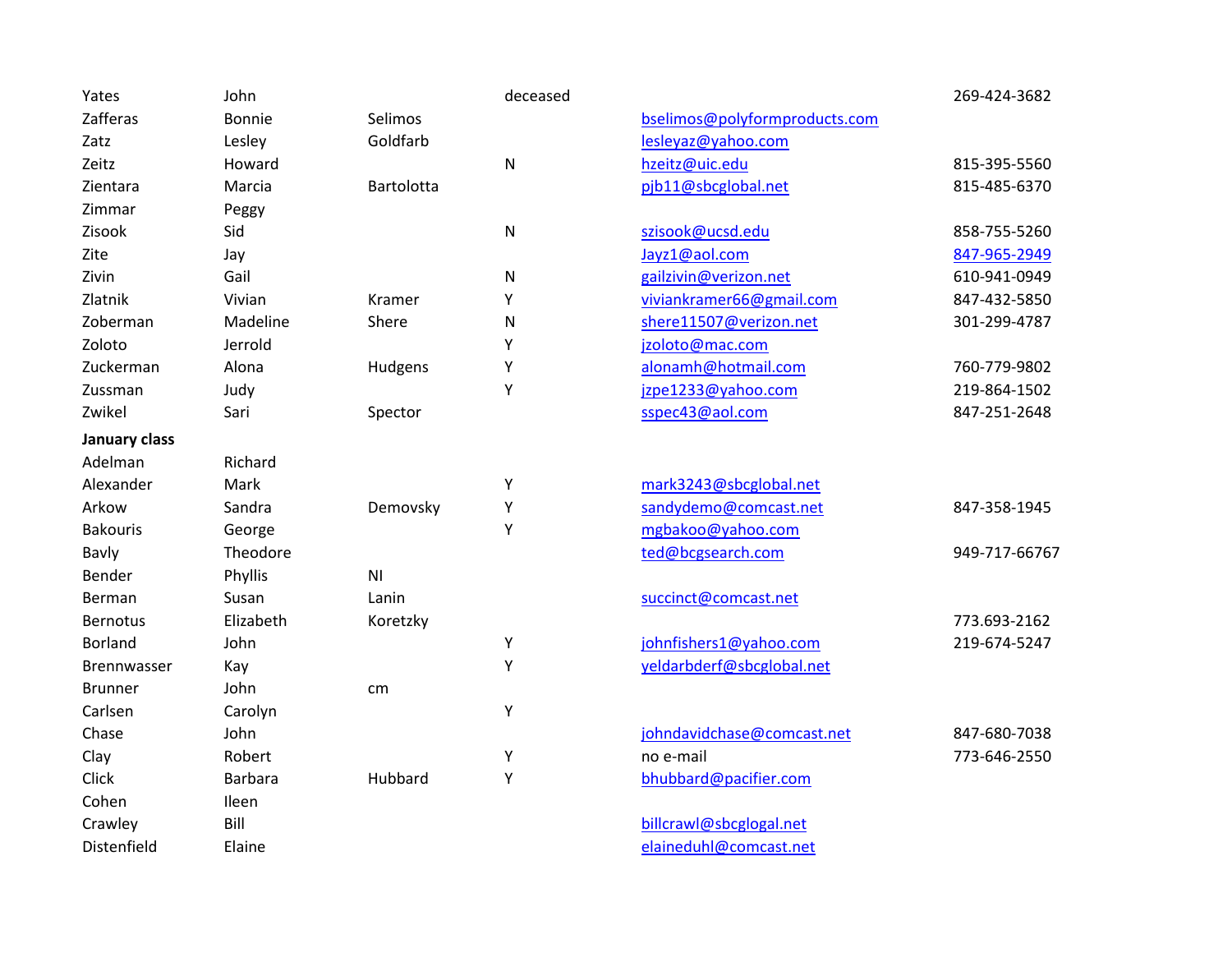| Dolata        | Barbara        |         |           |                                |              |
|---------------|----------------|---------|-----------|--------------------------------|--------------|
| <b>Dosick</b> | Steven         |         | deceased  |                                |              |
| Dschida       | Jack           |         |           |                                |              |
| Duncan        | Sandra         |         |           | no email call                  |              |
| East          | Nancy          |         |           |                                |              |
| Eisenberg     | Norman         |         |           | forkatz@msn.com                |              |
| Erikson       | Linda          |         |           | lindas312@yahoo.com            | 708-448-0883 |
| Eschbach      | Susan          |         | deceased  |                                |              |
| Farmer        | Sharon         |         |           |                                |              |
| Forsyth       | Paul           | cm      | deceased  |                                |              |
| Foundos       | Mary Ellen     |         |           |                                |              |
| Freund        | Kenneth        |         | Υ         | kfreund@comcast.net            |              |
| Gail          | Sandy          |         | Υ         | s.gail@comcast.net             |              |
| Ganley        | William        |         |           |                                |              |
| Garb          | Dorothy        |         | ${\sf N}$ | stevendor65@yahoo.com          |              |
| Gault         | Leslie         | Nathan  | Υ         | ladyles1750@msn.com            |              |
| Gelman        | Nancy          | Lasin   | deceased  |                                |              |
| Gerson        | Lennard        |         | Υ         | retroprof@rcn.com              | 718-849-0983 |
| Goldberg      | Albert         |         |           | albertsharongoldberg@yahoo.com |              |
| Goldman       | Paul           |         |           | goldaman1827@comcast.net       | 309-346-6513 |
| Goldstein     | Joel           |         |           |                                |              |
| Gorin         | <b>Inez</b>    |         |           | thejogger@sbcglobal.net        | 847-940-0846 |
| Gosenpud      | Jerold         |         | Υ         | jerrygosenpud@yahoo.com        |              |
| Greenblatt    | Sharon         |         | deceased  |                                |              |
| Gutzait       | Marsha         |         | deceased  |                                |              |
| Guy           | Robert         |         |           |                                |              |
| Halter        | Carol          | Peckler | Υ         | carolstoffee@gmail.com         | 847 635 6039 |
| Harris        | Ronald         |         |           |                                | 847-966-6054 |
| Hatteras      | Harriet        |         |           |                                |              |
| Helford       | Marilyn        |         |           | mrobbin@comcast.net            | 847-432-5661 |
| Hochberger    | Gerald         |         |           |                                | 630-595-3587 |
| Hopper        | <b>Barbara</b> | Walker  | Υ         | barbara walker37@yahoo.com     | 219 253 7583 |
| Jacobi        | Carol          |         |           |                                | 847-948-7090 |
| Kaplan        | <b>Brenda</b>  | Weprin  |           |                                | 972-233-9703 |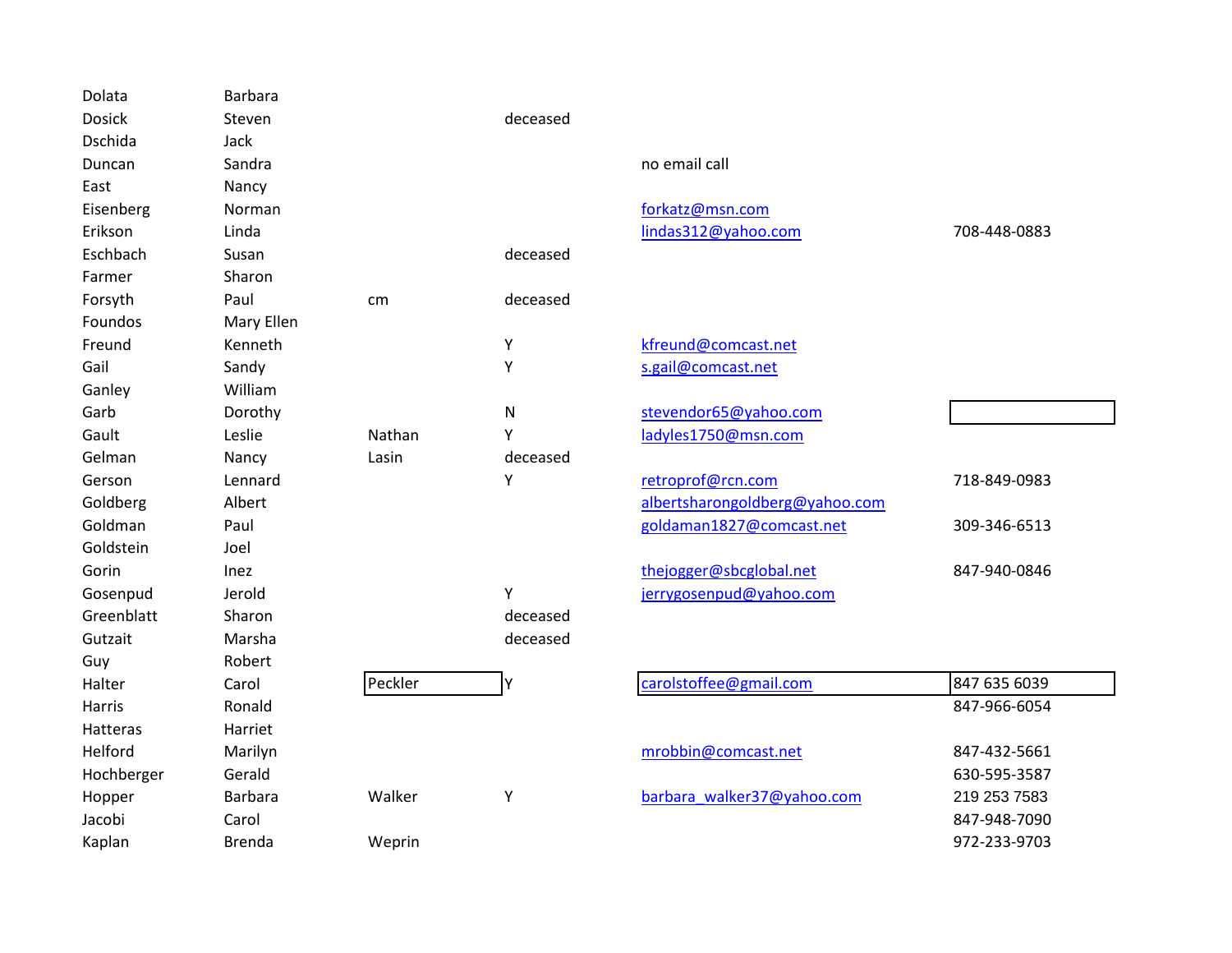| Kaveshan       | Dennis         |         | deceased |                             |              |
|----------------|----------------|---------|----------|-----------------------------|--------------|
| Kimball        | Patricia       |         |          |                             |              |
| Kipnis         | Jeri           |         | Υ        | j-morris@northwestern.edu   |              |
| Klibanow       | Miriam         |         |          | mistern@notes.cc.sunysb.edu |              |
| Krause         | Alyce          | Brown   |          |                             |              |
| Kuit           | Maury          |         |          |                             | 425-688-1151 |
| Larson         | Elenor         | Evens   | Υ        | elnsal2@aol.com             | 708-424-7118 |
| Larson         | Kathleen       | Price   |          |                             | 815-741-1247 |
| Lazaroff       | <b>Betty</b>   | Jacobs  | Υ        | bettyjj44@att.net           | 310 558 1166 |
| Lefler         | Sharon         |         |          |                             |              |
| Lerman         | Michael        |         | deceased |                             |              |
| Levy           | Steven         |         | deceased |                             |              |
| Levy           | Thomas         |         | Υ        |                             | 301-229-1569 |
| Lieberman      | Sharon         | Shifrin | N        | Sharon6288@aol.com          |              |
| Linetzky       | David          |         |          | chicagopicker@yahoo.com     | 708-443-5616 |
| Loewenstein    | Michael        |         | Υ        | maloewenstein@yahoo.com     | 440-349-3484 |
| McGovern       | Kay            |         |          |                             |              |
| Meyers         | <b>Bruce</b>   |         | deceased |                             |              |
| Miller         | Diane          | Zidman  | Υ        | diane.zidman@att.net        |              |
| Mirsky         | Earl           |         | Y        | emirsk61@att.net            |              |
| Moeller        | John           |         | deceased |                             |              |
| Morris         | Clifford       |         |          |                             |              |
| Much           | Morton(issac)  |         |          | MuchandCo@aol.com           |              |
| Munson         | Charles        |         | deceased |                             |              |
| Nathan         | Robert         |         | Υ        | rbnathan@msn.com            |              |
| Nehf           | Steven         |         | deceased |                             |              |
| Neumann        | Lorraine       |         |          |                             |              |
| Neumann        | Michael        |         |          |                             |              |
| Newman         | Jerrold        |         |          | jbnewman6@att.net           |              |
| <b>Nichols</b> | <b>Barbara</b> |         |          |                             |              |
| Noren          | Robert         |         | deceased |                             |              |
| Paul           | <b>Betty</b>   | Theirl  |          | theirbet@yahoo.com          |              |
| Pendleton      | Philip         |         |          |                             |              |
| Perkins        | James          |         | deceased |                             |              |
|                |                |         |          |                             |              |

# [j-morris@northwestern.edu](mailto:j-morris@northwestern.edu) [mistern@notes.cc.sunysb.edu](mailto:mistern@notes.cc.sunysb.edu)

|                   | 425-688-1151 |
|-------------------|--------------|
| elnsal2@aol.com   | 708-424-7118 |
|                   | 815-741-1247 |
| bettyjj44@att.net | 310 558 1166 |

|                         | 301-229-1509 |
|-------------------------|--------------|
| Sharon6288@aol.com      |              |
| chicagopicker@yahoo.com | 708-443-5616 |
| maloewenstein@yahoo.com | 440-349-3484 |
|                         |              |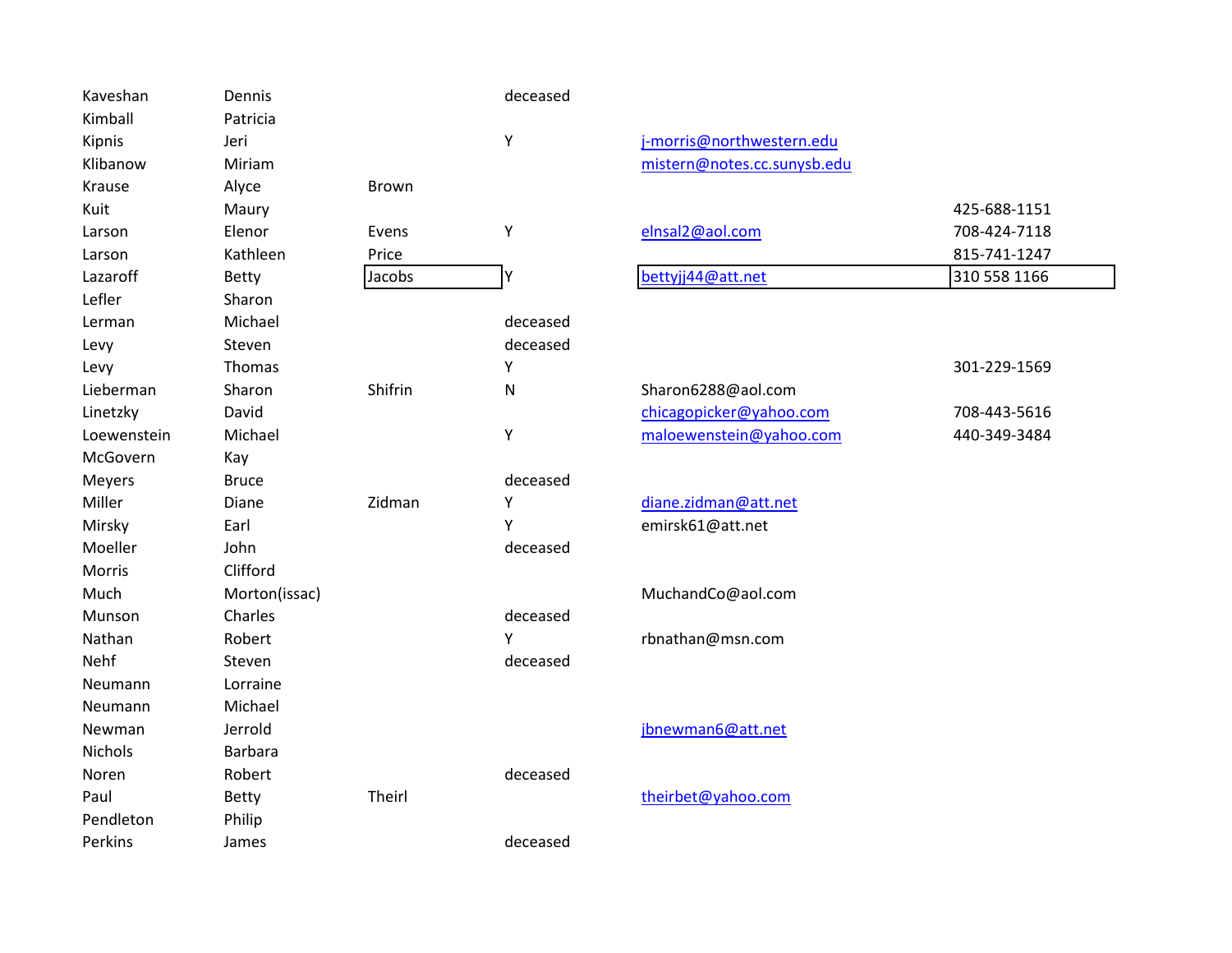| Pick         | Janet          |          | N        | pickles-261@hotmail.com            |              |
|--------------|----------------|----------|----------|------------------------------------|--------------|
| Press        | Michael        |          | Υ        | michaelpress777@msn.com            | 312-943-8679 |
| Price        | Barbara        | McNally  |          | Barbara.mcnally@att.net            | 630-654-4683 |
| Rahe         | Karen          | Wildrick |          | karenwildrick@bellsouth.net        |              |
| Reed         | Larry          |          | Υ        | Iwreed42@comcast.net               | 219-762-9354 |
| <b>Ripes</b> | Karen          | Zabo     |          | renozabo@sbcglobal.net             |              |
| Rodkin       | Lawrence       |          | Υ        | larry@lawrenceofflorida.com        |              |
| Roll         | Diane          | Moeller  | Υ        | DJ_Moeller@comcast.net             |              |
| Roos         | Sandra         |          |          |                                    |              |
| Rosenbusch   | Miriam         |          |          |                                    |              |
| Rosenthal    | Larry          |          |          | therosenthals@sbcglobal.net        |              |
| Schatz       | William        |          |          | exval@comcast.net                  | 847-845-5171 |
| Shattil      | Sanford        |          |          | sshattil@ucsd.edu.                 | 858-822-6425 |
| Shattil      | Sherry         | Stewart  |          | rs1ss@comcast.net                  | 847 398 0114 |
| Shea         | Karen          |          |          | heavr7@aol.com                     |              |
| Siegel       | Howard         |          |          | hbs1942@yahoo.com                  | 713-628-7156 |
| Silverman    | Linda          | Glickoff |          |                                    |              |
| Siria        | Gary           |          |          | Gsiria@wowway.com                  | 847-293-3905 |
| Skoog        | Carol          |          |          |                                    |              |
| Smith        | Kay            |          | deceased |                                    |              |
| Sokolec      | <b>Barbara</b> | Byer     | Υ        | barbyer@gmail.com                  | 608-663-0920 |
| Sonaty       | Lynne          |          |          |                                    |              |
| Steinberg    | Leslie         |          | Υ        | rksteinberg@sbcglobal.net          |              |
| Stengel      | Lawrence       |          |          |                                    | 773-549-5000 |
| Stiefel      | Judith         | Heyman   | deceased |                                    |              |
| Stuckey      | <b>Bobbie</b>  |          |          |                                    |              |
| Thornton     | Michael        |          | deceased |                                    |              |
| Trankar      | John           |          | Υ        | paul.trankar@sbcglobal.net         |              |
| Vogel        | Ronald         |          | Υ        | rvogel1943@aol.com                 |              |
| Weaver       | James          |          | Υ        | jpweaver@duke.edu                  |              |
| Weinstein    | Marvin         |          |          | marvIn@inservices.com              |              |
| Weisberg     | Warren         |          |          | wweisberg@consolidatedchemical.com |              |
| Weiss        | Michael        |          |          |                                    |              |
| Welch        | Jeri           |          |          |                                    |              |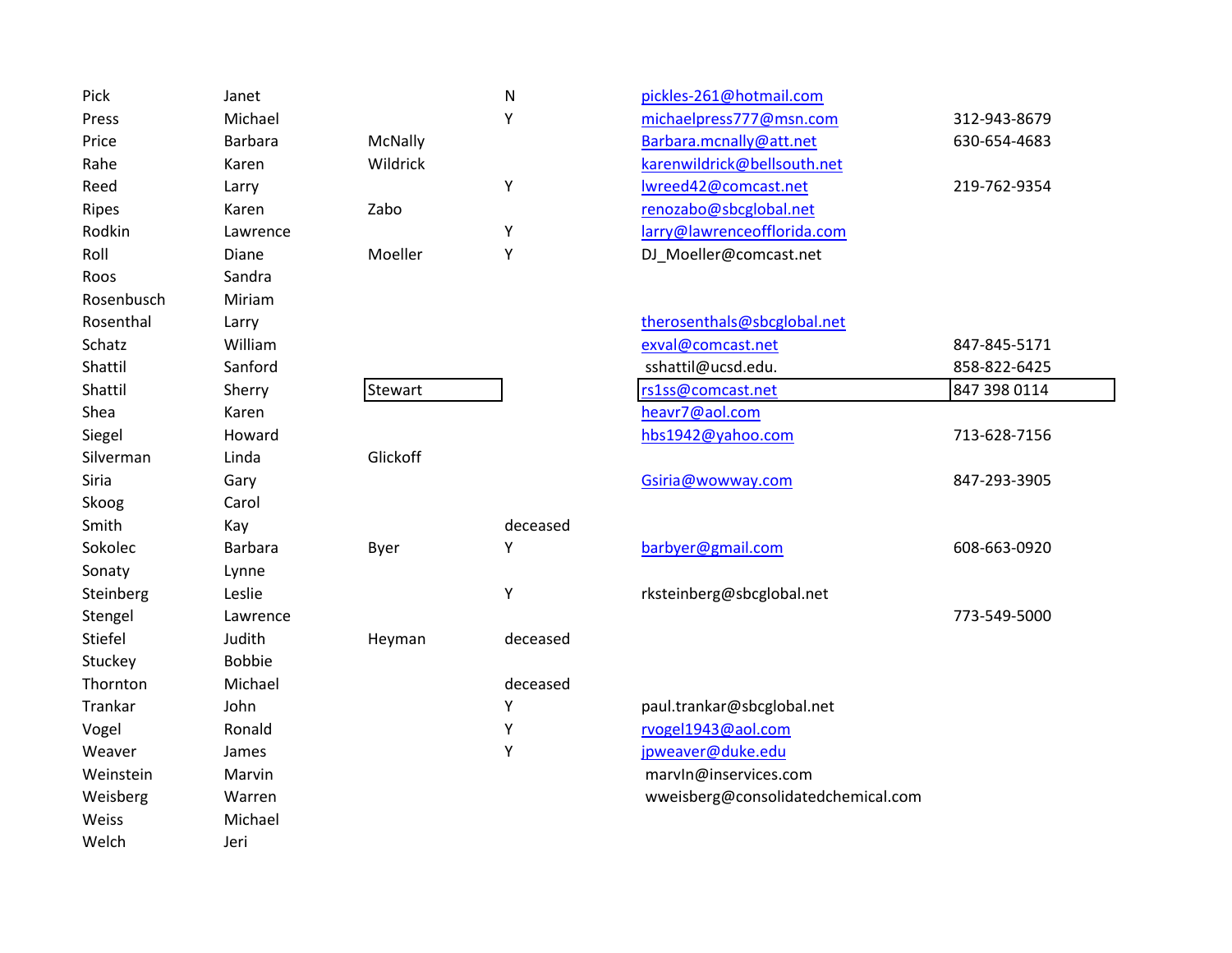| Weston         | Karen      |               | $\checkmark$ | wbm@maklaw.com<           |              |
|----------------|------------|---------------|--------------|---------------------------|--------------|
| Williams       | Sandy      | Schwien       |              | bristol440@comcast.net    |              |
| Wise           | Selma      | <b>Burley</b> |              | selmaburley@gmail.com     | 773-539-4666 |
| Wolfe          | Sheila     | Schwalb       | ٧            | sheilaschwalb@comcast.net | 847 478 9855 |
| Wolfson        | James      |               |              | jimwolfson@gmail.com      |              |
| Wright         | Beverly    |               |              |                           |              |
| <b>Friends</b> |            |               |              |                           |              |
| Passman        | Aaron      |               | ۷            | Aaron [apassman@cox.net]  |              |
| Hoffenberg Stu |            |               |              | shoffenberg@yahoo.com     |              |
| <b>Turner</b>  | Mark       |               |              | mmturner43@yahoo.com      |              |
| Berman         | <b>Bob</b> |               |              |                           |              |
| Wolf           | Harvey     |               |              | hwolf600@yahoo.com        |              |
| Heritage       | Chuck      |               |              | whoaintinn@yahoo.com      |              |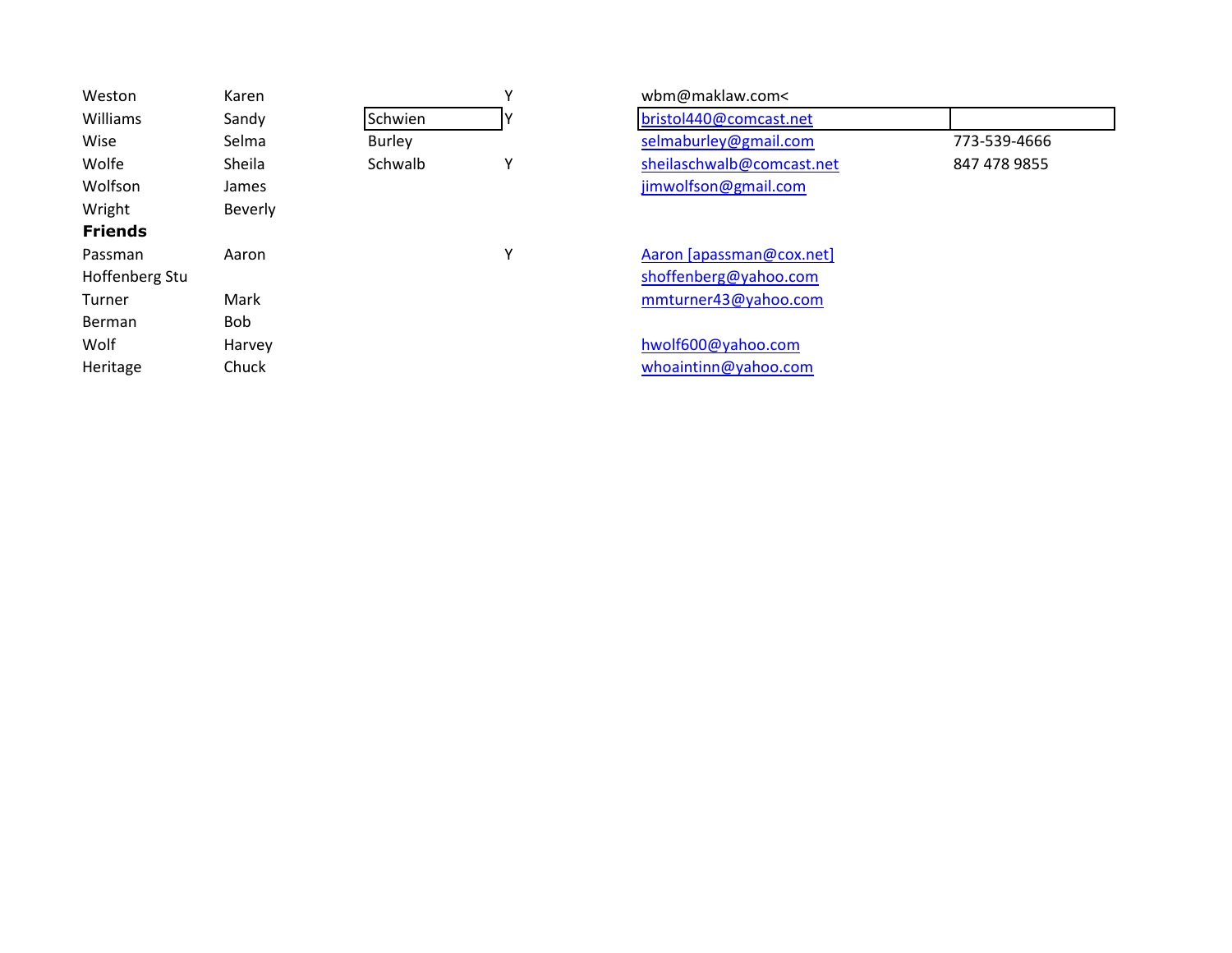| Cell/work phone  | <b>Address</b>          | City, State, zip        |                    |
|------------------|-------------------------|-------------------------|--------------------|
| 323-960-1935     | 8491 W. Sunset Bl.      | Los Angeles, CA 90069   |                    |
| 480-391-1553     | 12140 N. 119th St.      | Scottsdale, AZ 85259    |                    |
| 480-595-0985     | 324 E. Marcy St.        | Santa Fe, NM 87505      |                    |
|                  | 1073 African Eagle Ave. | Henderson, NV 89015     |                    |
| 949-212-0321     | 5692 Highgate Terrace   | Irvine, CA 92604        |                    |
|                  | 6829 Woodwind Dr.       | Sarasota, FL 34231      |                    |
| 502-562-7310     | 2311 Douglass Bl.       | Louisville, KY 40205    |                    |
|                  | 5528 103rd Place        | Oak Lawn, IL 60453      |                    |
| 773-842-4562     | 2744 Mavor Lane         | Highland Park, IL 60035 |                    |
|                  | 95 Elm St.              | Park Forest, IL 60466   |                    |
|                  | 16622 Fairfax Ct.       | Tinley Park, IL 60477   |                    |
| 813-964-9556     | 5002 Paloma Dr.         | Tampa, FL 33624         |                    |
| 312-242-6280     | 55 W. Monroe, #3200     | Chicago, IL 60603       |                    |
| 650-400-9575     | 245 Ramona Dr.          | Boulder Creek, CA 95006 |                    |
|                  | 2049 Ainslie St.        | Chicago, IL 60625       |                    |
|                  | Apartado 796-7050       | Cartago, Costa Rica     | Postal Codigo 7050 |
|                  | 73 Harris Meadows Lane  | Barnstable, MA 02630    |                    |
|                  | 2633 Venetian Lane      | Elgin, IL 60124         |                    |
| 954-857-4200     |                         |                         |                    |
| 917-363-4770     | 600 Columbus Ave., #12G | New York, NY 10024      |                    |
|                  | 2514 Lynn Ct.           | North Platte, NE 69101  |                    |
|                  | 3465 S. 81st St.        | Milwaukee, WI 53219     |                    |
| 312-595-8524 (w) | 771 Carriage Way        | Deerfield, IL 60015     |                    |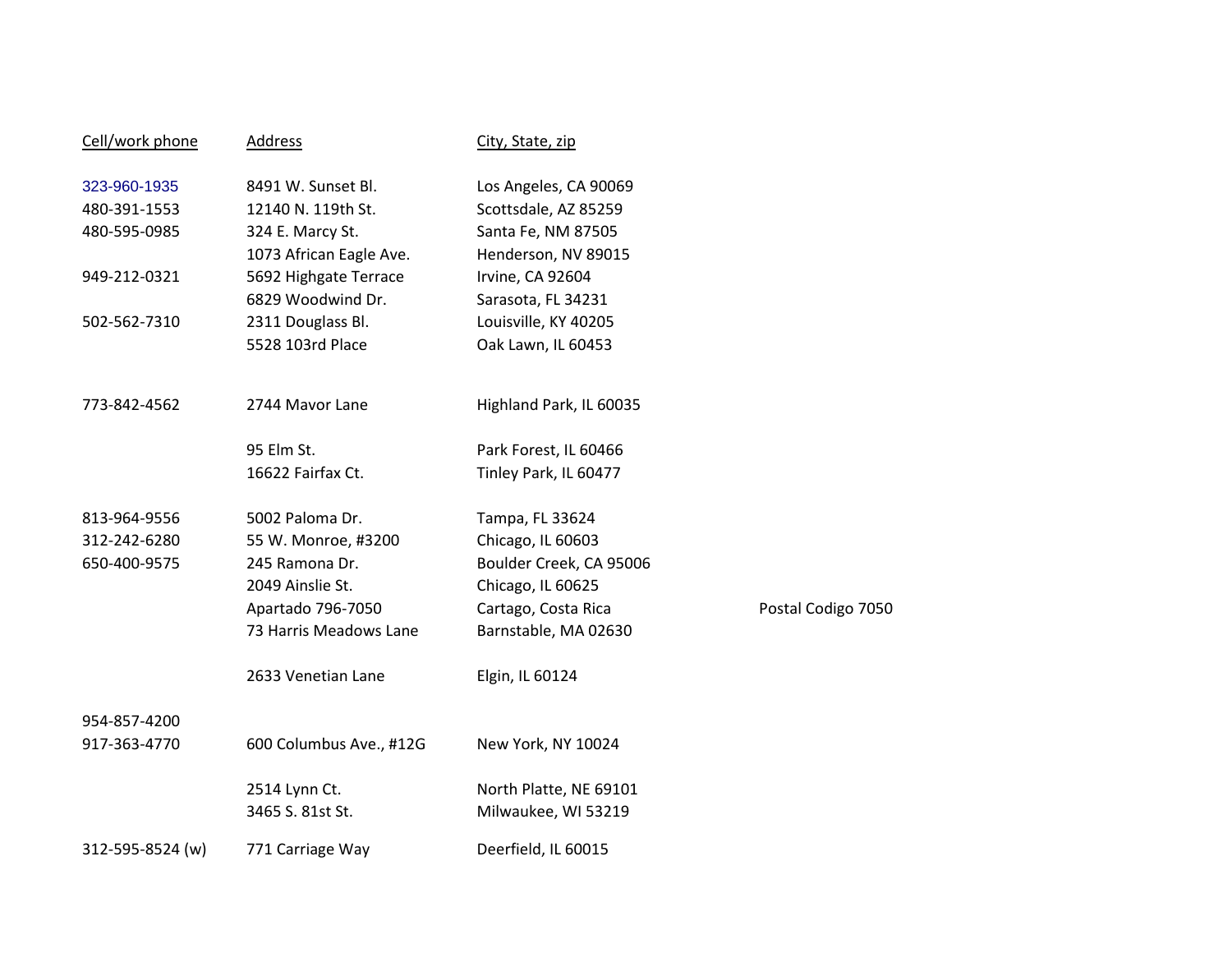| 925-518-3985 | 1145 Glengarry Dr.<br>6557 Pine Lake Dr., #4 | Walnut Creek, CA 94596<br>Tinley Park, IL 60477 |  |
|--------------|----------------------------------------------|-------------------------------------------------|--|
| 201-370-7706 | 66 Orange<br>170 Copley Avenue               | Brooklyn, NY 11201<br>Teaneck, NJ 07666         |  |
|              | 112 Longfellow Dr.                           | Lake Worth, FL 33461                            |  |

|              | 11473 Victoria Circle  | Boynton Beach, FL 33437 |                     |
|--------------|------------------------|-------------------------|---------------------|
|              | 514 Pine Tree Dr.      | Nekoosa, WI 54457       |                     |
| 239-250-4119 | 285 Grande Way #805    | Naples, FL 34110        |                     |
|              | 530 S. Fifth St.       | Watseka, IL 60970       |                     |
|              | 1336 Burnham           | Calumet City, IL 60409  |                     |
|              | 103 Maplewood          | Michigan City, IN 46360 |                     |
| 773-525-0769 | 3701 N. Ravenswood     | Chicago, IL 60613       | c/o Creative Access |
|              | 10-F Park Village Lane | Greensboro, NC 27455    |                     |
|              | 190 Green Bay Rd.      | Glencoe, IL 60022       |                     |
|              |                        |                         |                     |

#### 708-862-2934

| 847-651-6869 | 431 Whitehall Dr.         | Arlington Heights, IL 60004 |
|--------------|---------------------------|-----------------------------|
| 224-622-9986 | 9619 Bianco Terr., Apt. E | Des Plaines, IL 60016       |
| 636-583-7974 | 16845 Kehrsbrooke Ct.     | Clarkson Valley, MO 63005   |
|              | 2321 Webster Lane         | Des Plaines, IL 60016       |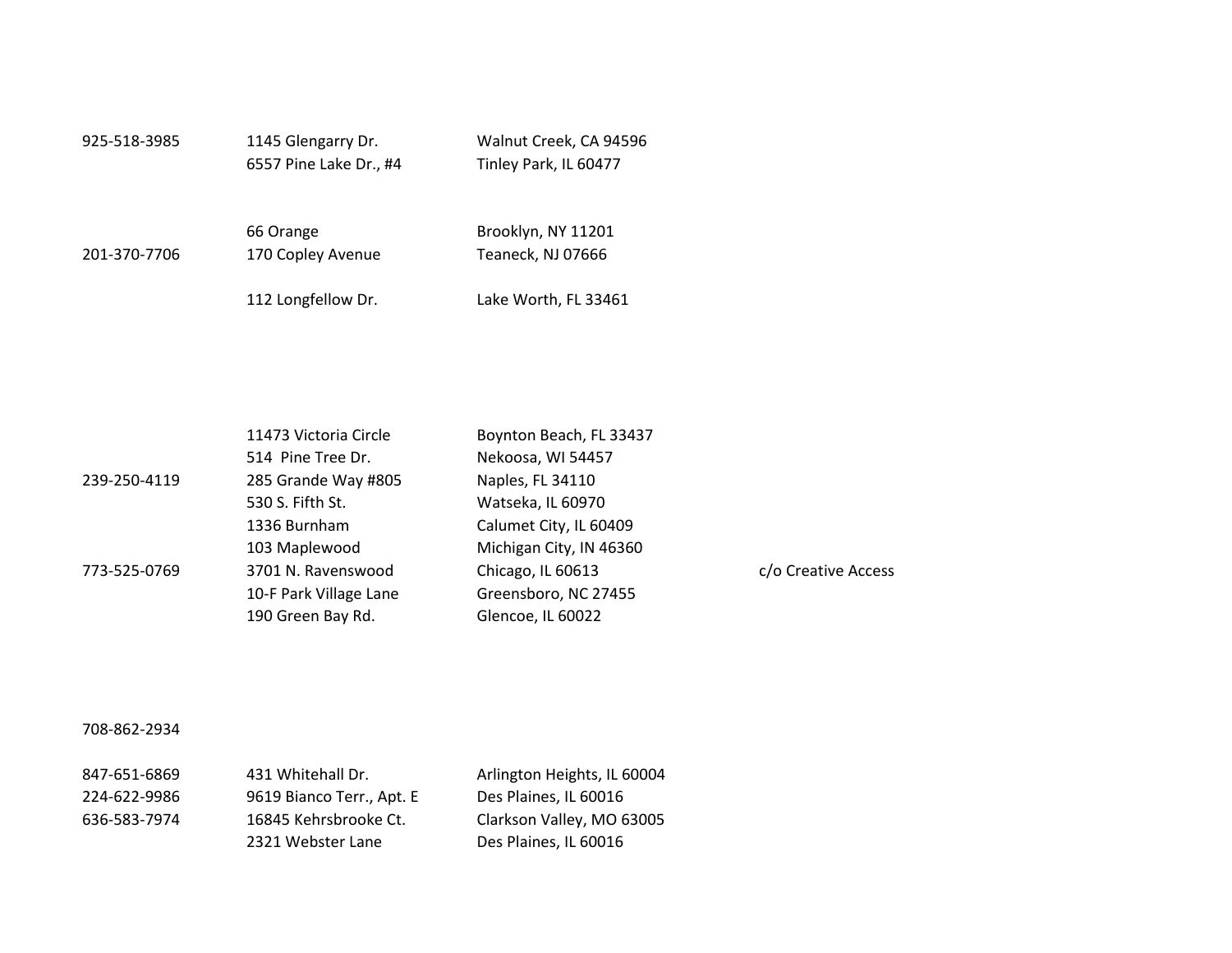|              | 8142 Keating Ave.          | Skokie, IL 60076          |
|--------------|----------------------------|---------------------------|
| 773-206-9224 | 3538 N. Pine Grove         | Chicago, IL 60657         |
|              | 930 Westmoreland Dr. #24   | Vernon Hills, IL 60061    |
|              | 7103 - 116th Ave.          | Fennville, MI 49408       |
|              | 8406 E. De La O Rd         | Scottsdale, AZ 85255-5107 |
|              | 616 Morningside Rd.        | Los Altos, CA 94022       |
|              | 265 Seaside Drive          | Jamestown, RI 02835       |
| 650-224-0884 | 435 Sheridan Ave., #303    | Palo Alto, CA 94306       |
|              | 283 Greene, #119           | Groveport, OH 43125       |
|              | 862 Wimbleton Lane         | Crystal Lake, IL 60014    |
|              | 824 Santa Maria Dr.        | Naperville, IL 60540      |
|              | 265 Seaside Drive          | Jamestown, RI 02835       |
| 847-542-5251 | 7133 E. Bramble Berry Lane | Scottsdale, AZ 85266      |
|              | 19 Bellisimo Ct.           | Rancho Mirage, CA 92270   |
|              | 1039 Logan Ave.            | Elgin, IL 60120           |
|              | 75 Central Park West       | New York, NY 10023        |
|              | 1828 Columbine Ave.        | Boulder, CO 80302         |
|              | 2541 Queens Way            | Northbrook, IL 60062      |
|              | 2410 Alcobe Circle         | Ocoee, FL 34761           |
| 708-280-5389 | 5930 Crain                 | Morton Grove, IL 60053    |
|              | 23 Monte Cimas Ave.        | Mill Valley, CA 94941     |
|              | P.O. Box 2449              | Rancho Santa Fe, CA 92067 |
|              | 608 Fern Ave.              | Elmhurst, IL 60126        |
|              | 1124 Dartmouth Place       | Davis, CA 95616           |
|              | 256 Terry Lane             | New Lenox, IL 60451       |
| 847-924-2009 | 1895 Cavell Ave.           | Highland Park, IL 60035   |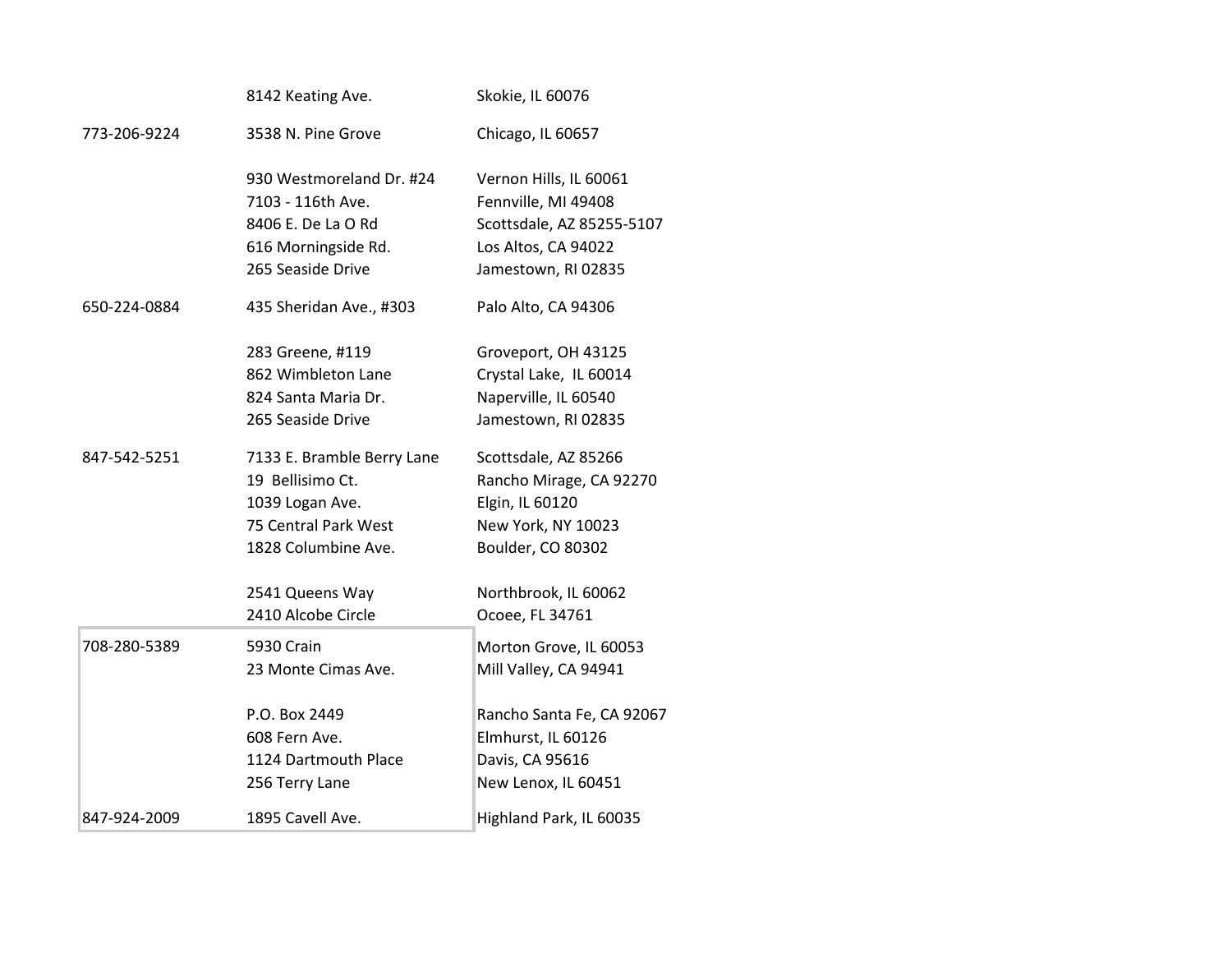| 708-955-1935 | 12930 Seneca Rd.              | Palos Heights, IL 60463   |
|--------------|-------------------------------|---------------------------|
| 914-594-4005 | 4 Duffy's Bridge Rd.          | Katonah, NY 10536         |
|              | 17 Woodlands Road             | <b>Great Shelford</b>     |
|              | 1525 E. Preuss Road           | Manistee, MI 49660        |
|              | 511 Springside Lane           | Buffalo Grove, IL 60089   |
|              | 266 Southwick Ct.             | Vernon Hills, IL 60061    |
|              | 400 E. Ohio, #4901            | Chicago, IL 60611         |
|              | 2056 Berry Roberts Dr.        | Sun City Center, FL 33573 |
|              | 6933 N. Kedzie, #1204         | Chicago, IL 60645         |
|              | 3762 Hughes Ave., #205        | Los Angeles, CA 90034     |
| 90GetErrol   | 15849 N. 71st St.             | Scottsdale, AZ 85254      |
|              | 2511 Live Oak Lane            | Buffalo Grove, IL 60089   |
|              | 1 Fayette Park                | Cambridge, MA 82139       |
|              | 3200 N. Lake Shore Dr., #1703 | Chicago, IL 60657         |
|              | 8461 Thurston Rd.             | Pinckney, MI 48169        |
| 802-656-2025 | 26 Adsit Ct.                  | Burlington, VT 05401      |
| 847-475-1911 | 911 Sheridan Rd.              | Evanston, IL              |
| 847-971-4349 | 2520 Salceda Dr.              | Northbrook, IL 60062      |
|              | 536 Blue Springs Dr.          | Fox Lake, IL 60020        |
|              | 1335 Rowe Rd.                 | Schenectady, NY 12309     |
| 773-764-2027 | 6933 N. Kedzie                | Chicago, IL 60645         |
| 312-305-5620 | 300 Euclid Ave.               | Winnetka, IL 60093        |
|              | 2123 Stratford Lane           | Glenview, IL 60026        |
|              | 404 Circlegate Rd.            | New Lenox, IL 60451       |
| 312-332-0237 | 1100 N. Lake Shore Dr., #25C  | Chicago, IL 60611         |
|              | 24415 S. Dorothy              | Crete, IL 60417           |
|              |                               |                           |

# Cambridge CB122 5LW UK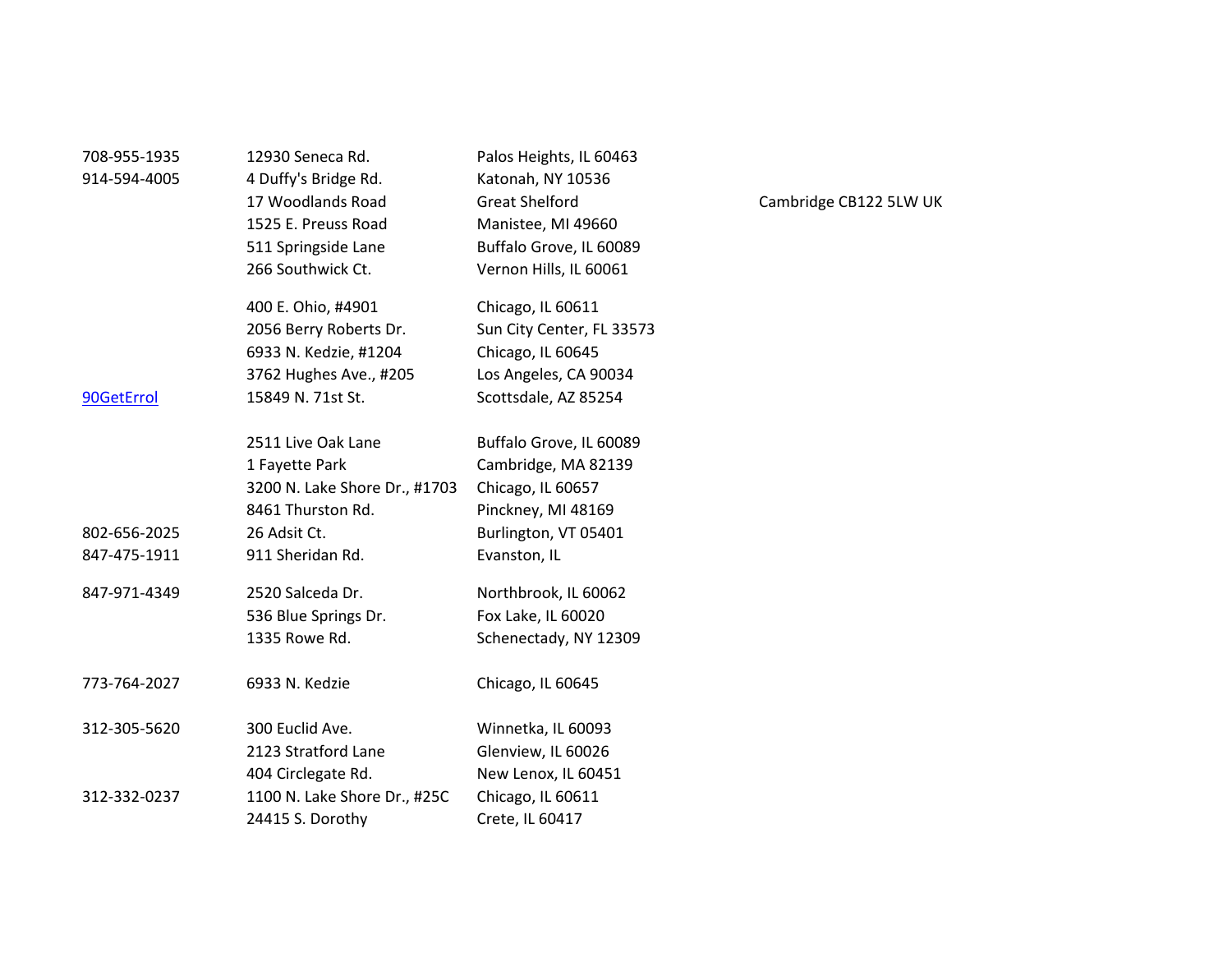|              | 204 Prideland Dr.          | Shorewood, IL 60404         |
|--------------|----------------------------|-----------------------------|
|              | 5200 Oakton, #106          | Skokie, IL 60077            |
| 310-403-0691 | 3415 McLaughlin Ave.       | Los Angeles, CA 90066       |
| 516-695-5613 | 11 Milll Pond Rd           | Sherman, CT 06784           |
|              | 1000 N. State St., #14     | Chicago, IL 60610           |
|              | 7170 Promenade Dr., #A-602 | Boca Raton, FL 33433        |
|              | 12996 Pierce Ct.           | Crown Point, IN 46307       |
|              | 7946 East Dr.              | North Bay Village, FL 33141 |
|              | 449 Sycamore Dr.           | Dyer, IN 46311              |
|              | 6959 Brightwater Dr.       | Fox Lake, IL 60020          |
|              | 6553 N. 7th Ave.           | Phoenix, AZ 85013           |
|              | 16302 Bob White Circle     | Orland Park, IL 60467-5539  |
|              | 121 Glen Rd.               | Rockford, IL 61103          |
|              | 400 Badger Lane            | Oswego, IL 60543            |
| 970-948-7473 | 204 Wild Spring Lane       | Basalt, CO 81621            |
| 703-547-7076 | 2231 Cedar Cove Circle     | Reston, VA 20191            |
| 708-769-5476 | 837 N. Euclid Ave.         | Oak Park, IL 60558          |
| 847-431-3333 | 82 Andover Circle          | Northbrook, IL 60062        |
|              | 3718 Silver Birch Rd.      | Conover, WI 54519           |
| 708-642-0890 | 16345 Dobson               | South Holland, IL 60473     |
| 773-593-5492 | 4200 N. Marine Dr., #405   | Chicago, IL 60613           |
|              |                            |                             |

949-892-8168 76 Sandpiper Irvine, CA 92604 20709 Greenwood Ct. Olympia Fields, IL 60461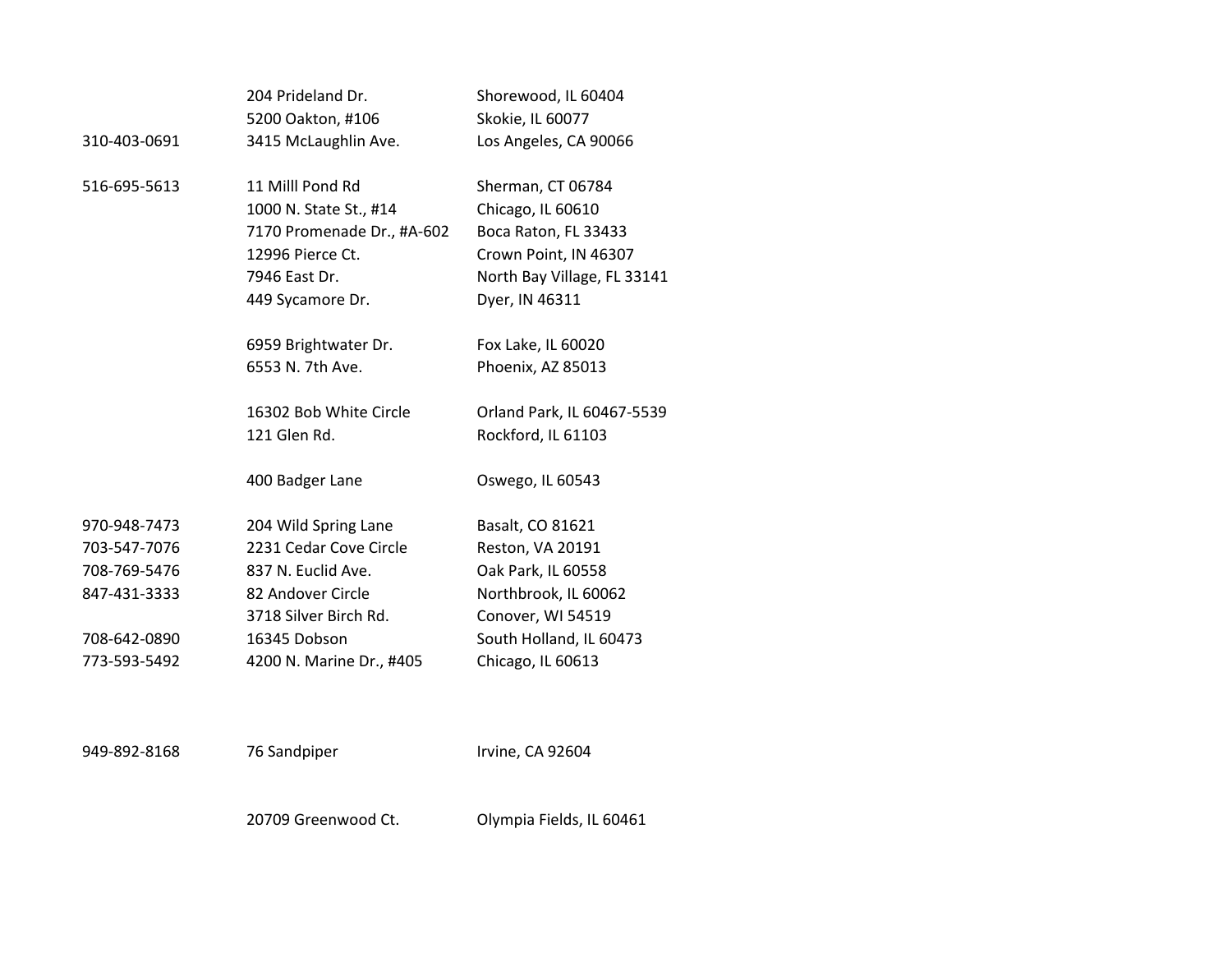|                              | 375 Nevada St.<br>984 N. Lakeshore Dr.                                                                                            | Frankfort, IL 60423<br>Louisa, VA 23093                                                                                                        |
|------------------------------|-----------------------------------------------------------------------------------------------------------------------------------|------------------------------------------------------------------------------------------------------------------------------------------------|
|                              | 5308 Natchez Ave.                                                                                                                 | Chicago, IL 60638                                                                                                                              |
| 312-504-3002<br>804-240-2446 | 2805 Lexington Lane<br>984 N. Lakeshore Dr.                                                                                       | Highland Park, IL 60035<br>Louisa, VA 23093                                                                                                    |
|                              | 2706 Crawford                                                                                                                     | Evanston, IL 60201                                                                                                                             |
| 219-689-2526<br>406-396-0872 | 2320 Hickory Dr.<br>906 26th Ave.                                                                                                 | Dyer, IN 46311<br>Missoula, MT 59804                                                                                                           |
|                              |                                                                                                                                   |                                                                                                                                                |
| 847-987-7771                 | 31 Denali Ct.<br>1512 Chartwell Rd.                                                                                               | South Barrington, IL 60010<br>Schaumburg, IL 60195                                                                                             |
| 310-720-8626                 | 2259 Coldwater Canyon Dr.<br>6018 Onondaga Road<br>644 Ironwood Terrace<br>68 Blue Spruce Lane<br>622 N. Sierra Dr.<br>2313 Lamar | Beverly Hills, CA 90210<br>Bethesda, MD 20816<br>Woodburn, OR 97071<br>Ballston Lake, NY 12019<br>Beverly Hills, CA 90210<br>Phoenix, AZ 85016 |
| 224-636-4326                 | 940 Hapfield Dr.                                                                                                                  | Arlington Heights, IL 60004                                                                                                                    |
| 407-252-4863                 | 2251 Bracken Lane<br>633 Riverpark Circle                                                                                         | Northfield, IL 60093<br>Longwood, FL 32779                                                                                                     |
| 909-809-7872                 | 1088 Ardmore Circle                                                                                                               | Redlands, CA 92374                                                                                                                             |
|                              | 2539 Turtle Head Peak Dr.                                                                                                         | Las Vegas, NV 89135                                                                                                                            |
|                              | 6404 N. Richmond St., #207                                                                                                        | Chicago, IL 60645                                                                                                                              |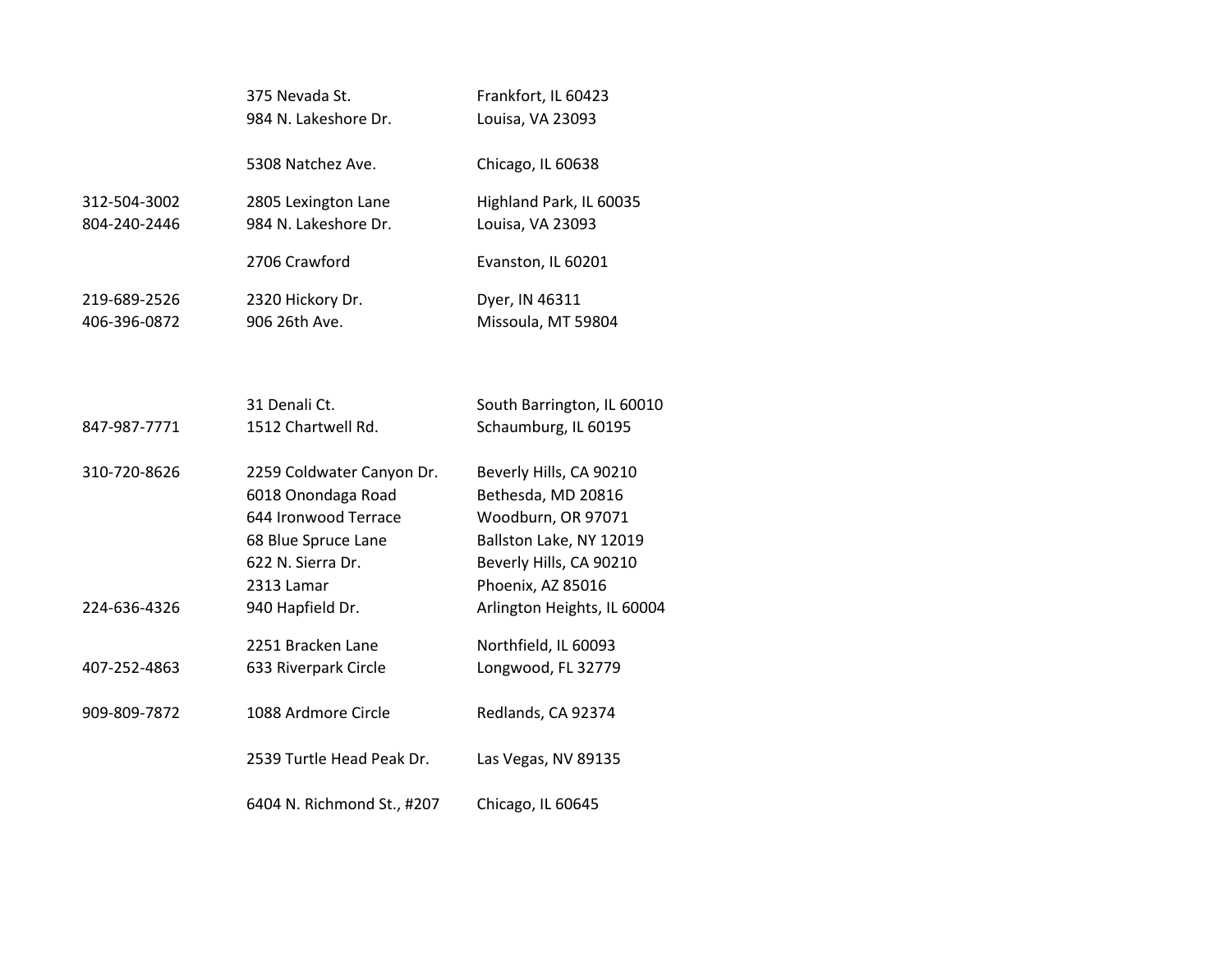|                   | Virreyes VTA, Coto2, Casa 40<br>349 Clark Road<br>10815 Revere Rd. | Nuevo Vallarta, Nay. MX 63732<br>Brookline, MA 02445<br>Mokena, IL 60448 |
|-------------------|--------------------------------------------------------------------|--------------------------------------------------------------------------|
|                   | P.O. Box 249                                                       | Whately, MA 01093                                                        |
|                   | 17W454 Concord Pl.                                                 | Darien, IL 60561                                                         |
| 773-677-7698      | 1152 W. Farwell                                                    | Chicago, IL 60626                                                        |
|                   | 8400 Callie Ave., #215                                             | Morton Grove, IL 60053                                                   |
| 416-471-5435      | 46 Heathdale Rd.                                                   | Toronto, Ontario M6C 1M6 Canada                                          |
| 708-254-1370      | 2428 Brookwood Dr.                                                 | Flossmoor, IL 60422                                                      |
|                   | 2304 Colony Plaza                                                  | Newport Beach, CA 92660                                                  |
| 312-213-4897      | 900 Sunset Dr. #409                                                | Glenwood, IL 60425                                                       |
|                   | 3914 155th Ave.                                                    | Vancouver, WA 98683                                                      |
|                   | 300 Inwood Dr., #401                                               | Wheeling, IL 60090                                                       |
|                   | 1511 Maple Valley St.                                              | Manteca, CA 95336                                                        |
| 630-698-8495      | 2211 S. Highland Ave., #2D                                         | Lombard, IL 60148                                                        |
|                   | 1587 St. Francois Rd.                                              | Bonne Terre, MO 63628                                                    |
| 561-901-7534      | 2881 S.W. 22nd Circle                                              | Delray Beach, FL 33445                                                   |
| 312-236-3380 x2   | 1763 Winthrop Rd.                                                  | Highland Park, IL 60035                                                  |
| 616-499-5264      | 6449 W. Hagar Shore Rd.                                            | Coloma, MI 49038                                                         |
| 508-237-5047      |                                                                    |                                                                          |
|                   | 164 Commons Way                                                    | Brewster, MA 02631                                                       |
|                   | 3100 Lexington Lane                                                | Glenview, IL 60026                                                       |
|                   | 3039 Lexington Lane                                                | Glenview, IL 60026                                                       |
| 312-347-1660 x378 | 644 Webster                                                        | Chicago, IL 60614                                                        |
|                   | 1236 Caracas Drive                                                 | Placentia, CA 92870                                                      |
|                   | 11353 SE French Lane                                               | Hobe Sound, FL 33455                                                     |
|                   | 4858 Imperial Drive                                                | Richton Park, IL 60471                                                   |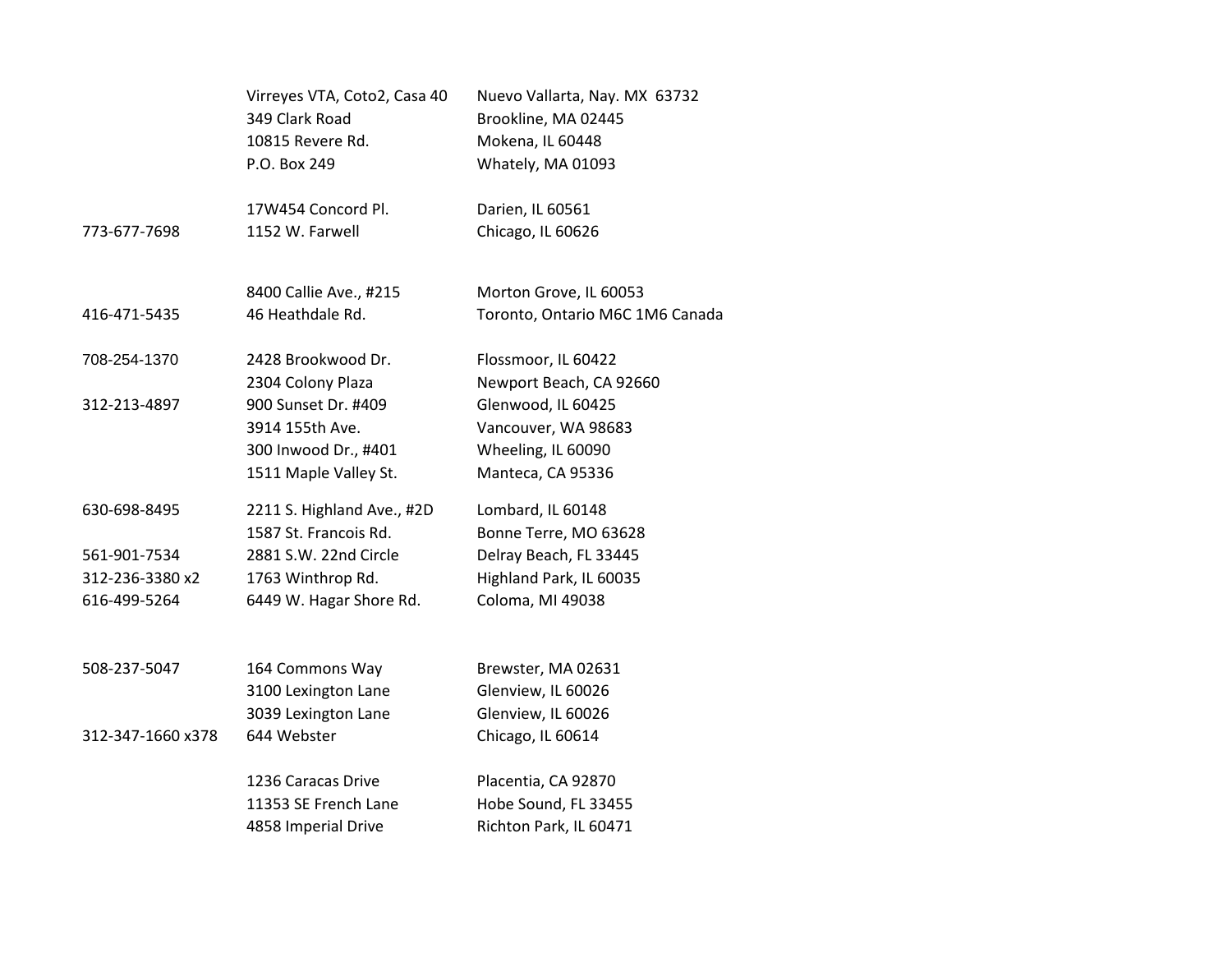| 847-401-6450<br>305-724-4013 | 40 Howland Rd.<br>1167 Crofton Avenue N                                                  | East Rockaway, NY 11518<br>Highland Park, IL 60035                                                 |                         |
|------------------------------|------------------------------------------------------------------------------------------|----------------------------------------------------------------------------------------------------|-------------------------|
|                              | 5610 N. Natoma Ave.<br>4255 W. Chase                                                     | Chicago, IL 60631<br>Lincolnwood, IL 60712                                                         | 5600 N. Nottingham Ave. |
|                              | 10078 Delmar St.<br>9375 E. Cavalry Dr.<br>3958 N. Odell, Rear coach<br>49 Humboldt Ave. | St. John, IN 46373<br>Scottsdale, AZ 85262<br>Chicago, IL 60634<br>Providence, RI 02906            |                         |
| 631-576-9676                 | 8103 Nielson Dr.<br>10932 S. Avenue D<br>P.O. Box 5197<br>6511 Havenwood Circle          | Tinley Park, IL 60477<br>Chicago, IL 60617<br>Chicago, IL 60680-5197<br>Huntington Beach, CA 92648 |                         |
|                              | 6303 Benhurst Ct.<br>1012 Wesley Ave.<br>861 Forest Glen                                 | San Diego, CA 92122<br>Evanston, IL 60202<br>Valparaiso, IN 46385                                  |                         |
| 312-372-0770 X612            | 1145 S. Cuyler Ave.                                                                      | Oak Park, IL 60304                                                                                 |                         |
| 312-215-5200                 | 2531 Burgundy Lane<br>3116 192nd St.                                                     | Northbrook, IL 60062<br>Lansing, IL 60438                                                          |                         |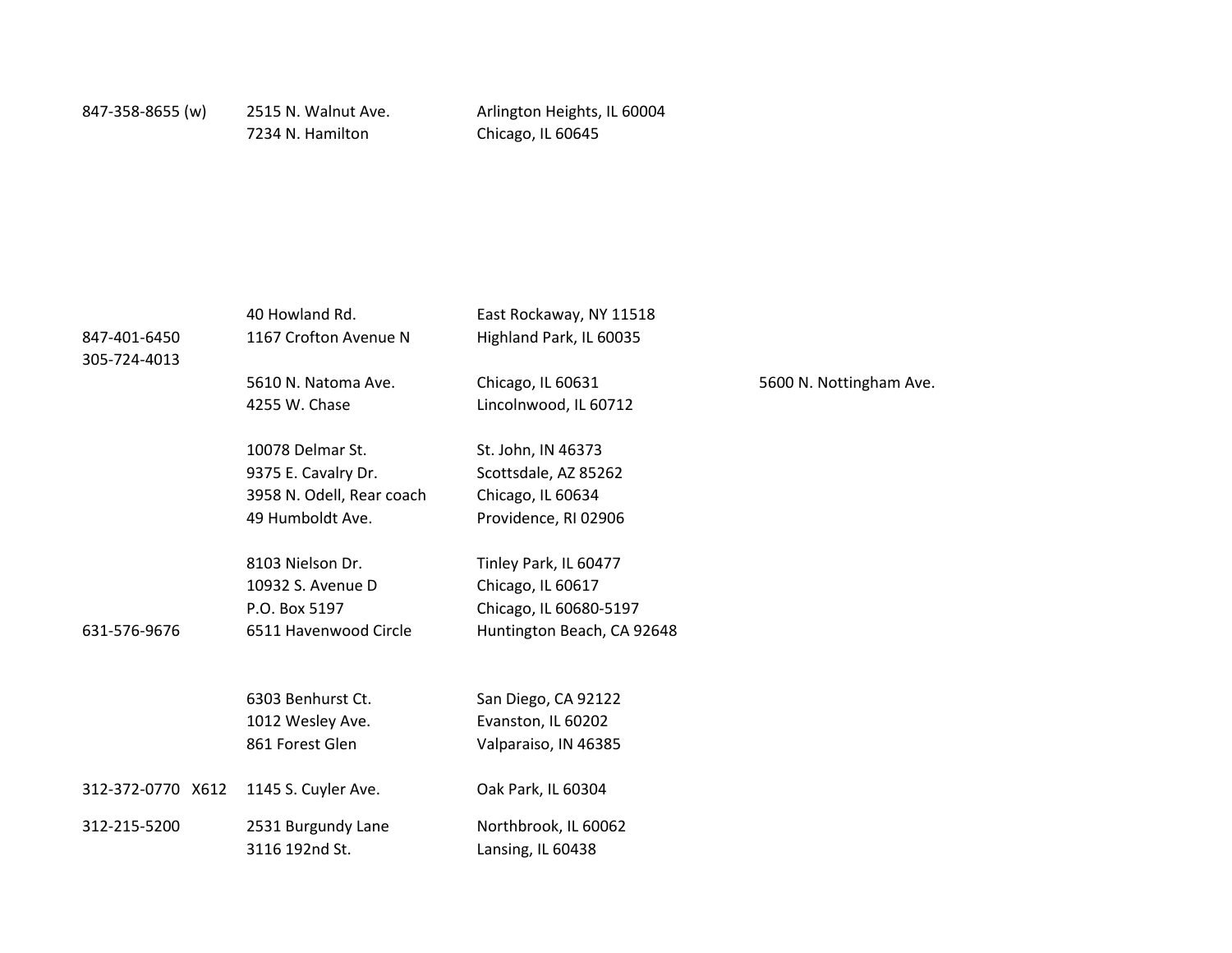|                              | 1122 N. Dearborn, #14H<br>513 Rhonda Drive                      | Chicago, IL 60610<br>Lockport, IL 60441                                       |                 |
|------------------------------|-----------------------------------------------------------------|-------------------------------------------------------------------------------|-----------------|
|                              | <b>5030 Pratt</b>                                               | Skokie, IL 60077                                                              |                 |
|                              | 584 Valerie Lane, #A<br>732 S. 2075 W                           | Addison, IL 60101<br>Cedar City, UT 84720                                     |                 |
|                              | 312 Hawthorne Ln.                                               | Des Plaines, IL 60016                                                         |                 |
| 630-640-9998                 | 1501 77th St.<br>18215 Carob St.                                | Darien, IL 60561<br>Hesperia, CA 92345                                        |                 |
| 312-213-2509                 | 856 W.Belden<br>30 W. Chicago Ave., Rm 1820                     | Chicago, IL 60614<br>Chicago, IL 60610                                        | c/o Lawson YMCA |
| 708-269-7354                 | 20709 Greenwood Ct.<br>1601 W. Heckathorn Dr.<br>349 Clark Road | Olympia Fields, IL 60461<br>North Manchester, IN 46962<br>Brookline, MA 02446 |                 |
|                              | <b>PO Box 255</b>                                               | Farwell, Texas 79325                                                          |                 |
|                              | 5739 N. Francisco, #3                                           | Chicago, IL 60659                                                             |                 |
| 608-780-4929<br>615-415-8859 | 10084 Mendel Rd.<br>1503 Park Ave.<br>3161 Winberry Dr.         | Stillwater, MN 55082<br>LaCrosse, WI 54601<br>Franklin, TN 37064              |                 |
| 312-543-2423                 | 400 Riverwoods Road                                             | Mettawa, IL 60045                                                             |                 |
| 212-415-4092                 | 505 West End Ave.                                               | New York, NY 10024                                                            |                 |
| 203-550-2530                 | 1 Hillside Drive                                                | Greenwich, CT 06830                                                           |                 |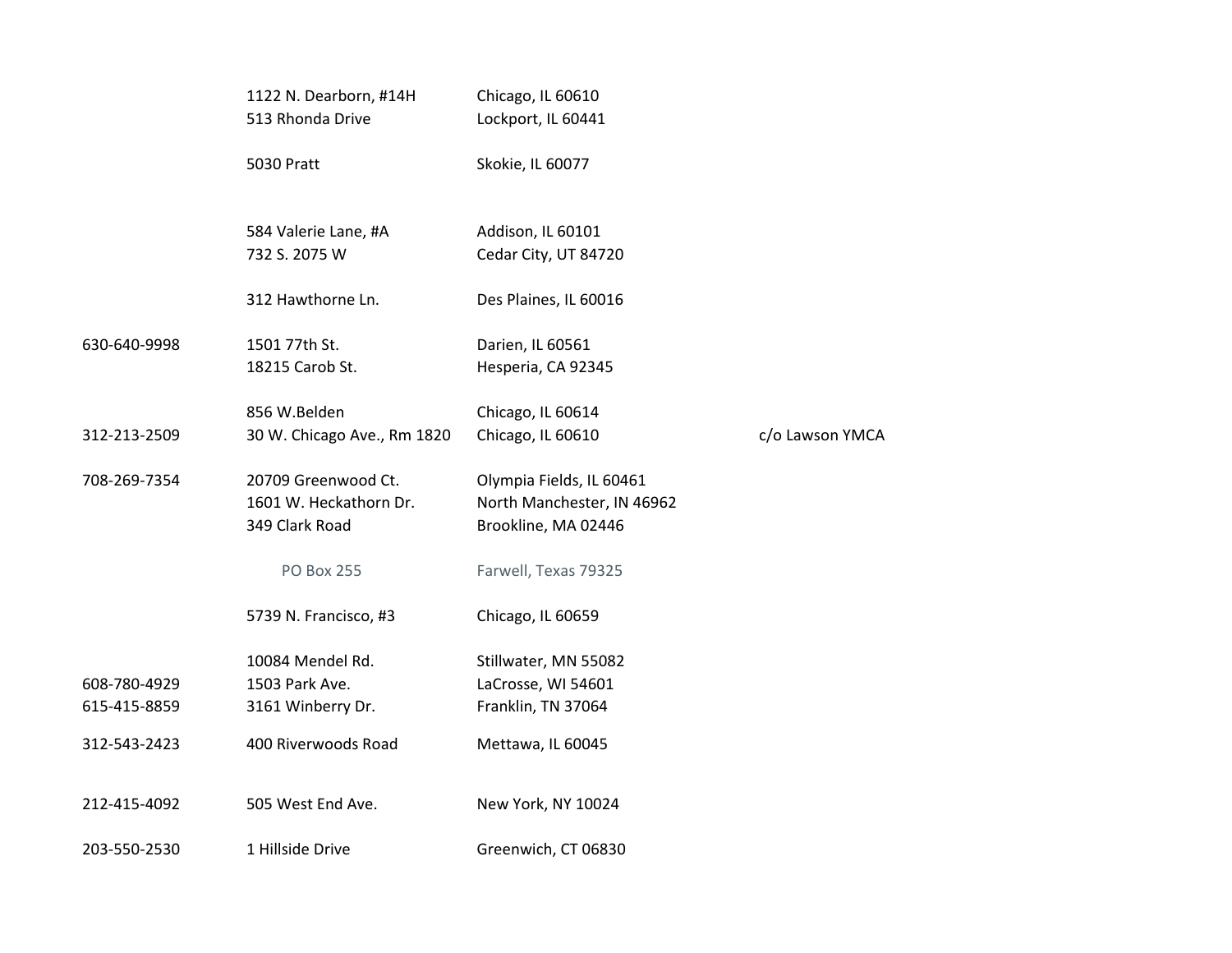| 1700 San Pablo Rd. S, #1416 | Jacksonville, FL 32224 |
|-----------------------------|------------------------|
| 6327 Briar Rd.              | Willowbrook IL 60527   |

| 713-630-6550 | 245 Avon Ave.<br>25 Montebello Dr.<br>1436 Churchill Dr.<br>2502 Goldsmith<br>4004 Grand Ave.<br>7033 N. Kedzie, #1716 | Northfield, IL 60093<br>Vernon Hills, IL 60061<br>Schererville, IN 46375<br>Houston, TX 77030<br>Des Moines, IA 50312<br>Chicago, IL 60645 |
|--------------|------------------------------------------------------------------------------------------------------------------------|--------------------------------------------------------------------------------------------------------------------------------------------|
| 708-609-8617 | 4542 W. Church<br>865 E. 22nd St., #307                                                                                | Skokie, IL 60076<br>Lombard, IL 60148                                                                                                      |
| 310-963-6509 | 2028 S. Barrington Ave., #2A                                                                                           | Los Angeles, CA 90025                                                                                                                      |
| 416-579-5503 | 78 Augusta Ave.                                                                                                        | Toronto, Ontario, Canada                                                                                                                   |
| 847-498-8770 | 1470 Countryside<br>247 E. Chestnut, #703<br>1920 Landwehr Rd.                                                         | Buffalo Grove, IL 60089<br>Chicago, IL 60611<br>Northbrook, IL 60062                                                                       |
|              | 33 E. Horizon Circle                                                                                                   | Oro Valley, AZ 85737                                                                                                                       |
|              |                                                                                                                        |                                                                                                                                            |

773-330-6186 2800 N. Lake Shore Dr., #515 Chicago, IL 60657 California

28 Fairview Road Canton, MA 02021-1720

620 Appletree Ct. Deerfield, IL 60015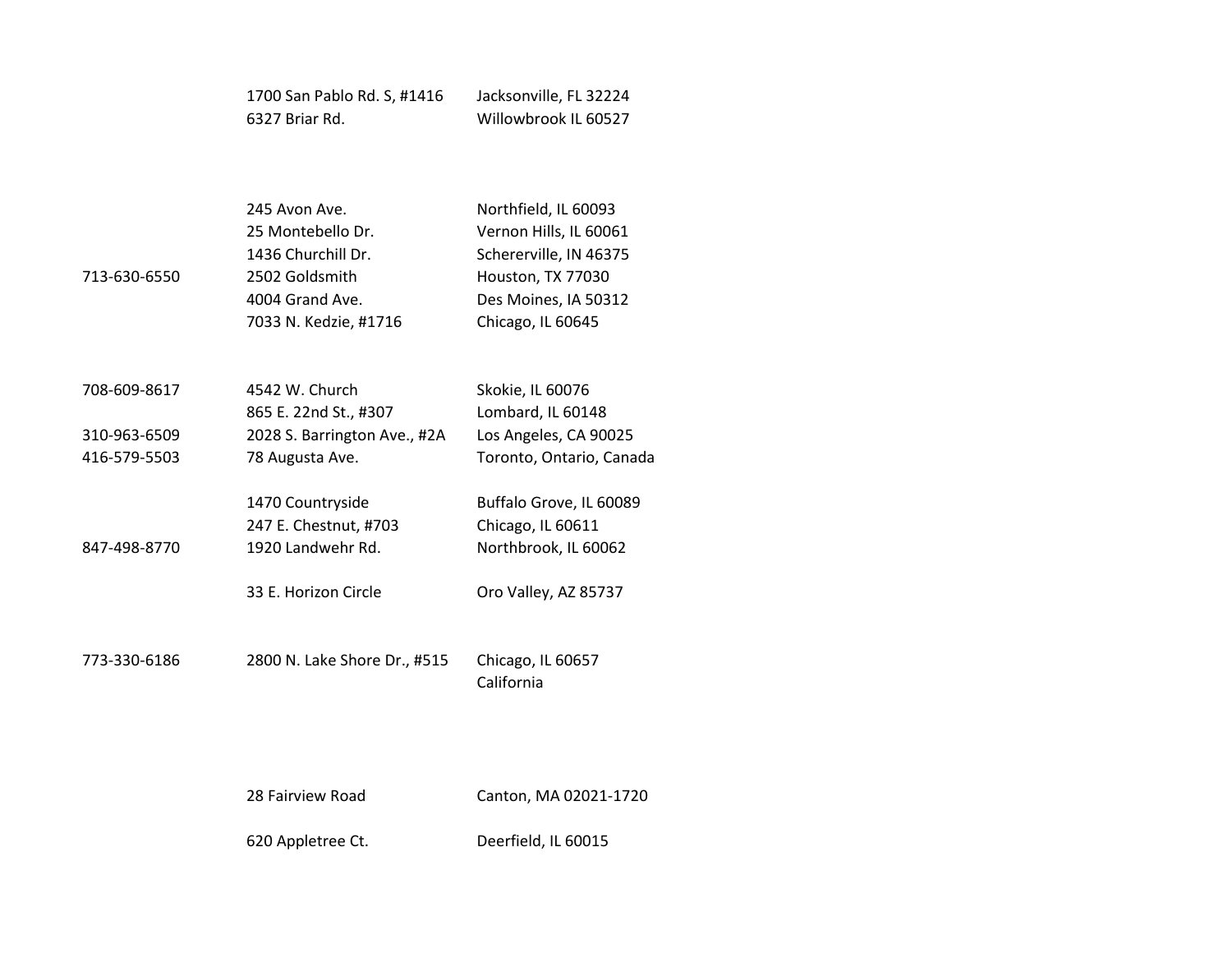| 1148 Brandywyn Ct.<br>5340 Altadonna Ave.           | Buffalo Grove, IL 60089<br>Las Vegas, NV                                  |
|-----------------------------------------------------|---------------------------------------------------------------------------|
| 4329 Hermosa Way                                    | San Diego, CA 92103                                                       |
| 287 Linden Ave.                                     | Glencoe, IL 60022                                                         |
| 480 Village Green                                   | Lincolnshire, IL 60069                                                    |
| 2565 Virginia Lane                                  | Northbrook, IL 60062                                                      |
| 320 Hastings Rd.<br>419 Dorset<br>16500 Lauder Lane | Highland Park, IL 60035<br>Prospect Heights, IL 60070<br>Dallas, TX 75248 |
|                                                     |                                                                           |

Rd. #3, P.O. Box 405G Pine Bush, NY 12566

6495 Broad St. Columbus, OH 43213

| 727-869-7892 | 18050 Webster Drove Dr.    | Hudson, FL 34667       |
|--------------|----------------------------|------------------------|
|              | 19108 Wildwood Ave.        | Lansing, IL 60438      |
|              | 1278 Dexter St.            | Denver, CO 80220       |
|              | 2002 Bal Harbor Blvd. #812 | Punta Gorda, FL 33950  |
|              | 515 Ocean Ave., #302 South | Santa Monica, CA 90402 |
|              |                            |                        |

630-561-1091 143 Briarwood North Oak Brook, IL 60523

| 4115 Westwood Drive | Wonder Lake, IL 60097 |
|---------------------|-----------------------|
| 28W555 Leverenz Rd. | Naperville, IL 60564  |
| P.O. Box 814        | Nassdoxawa, VA 23413  |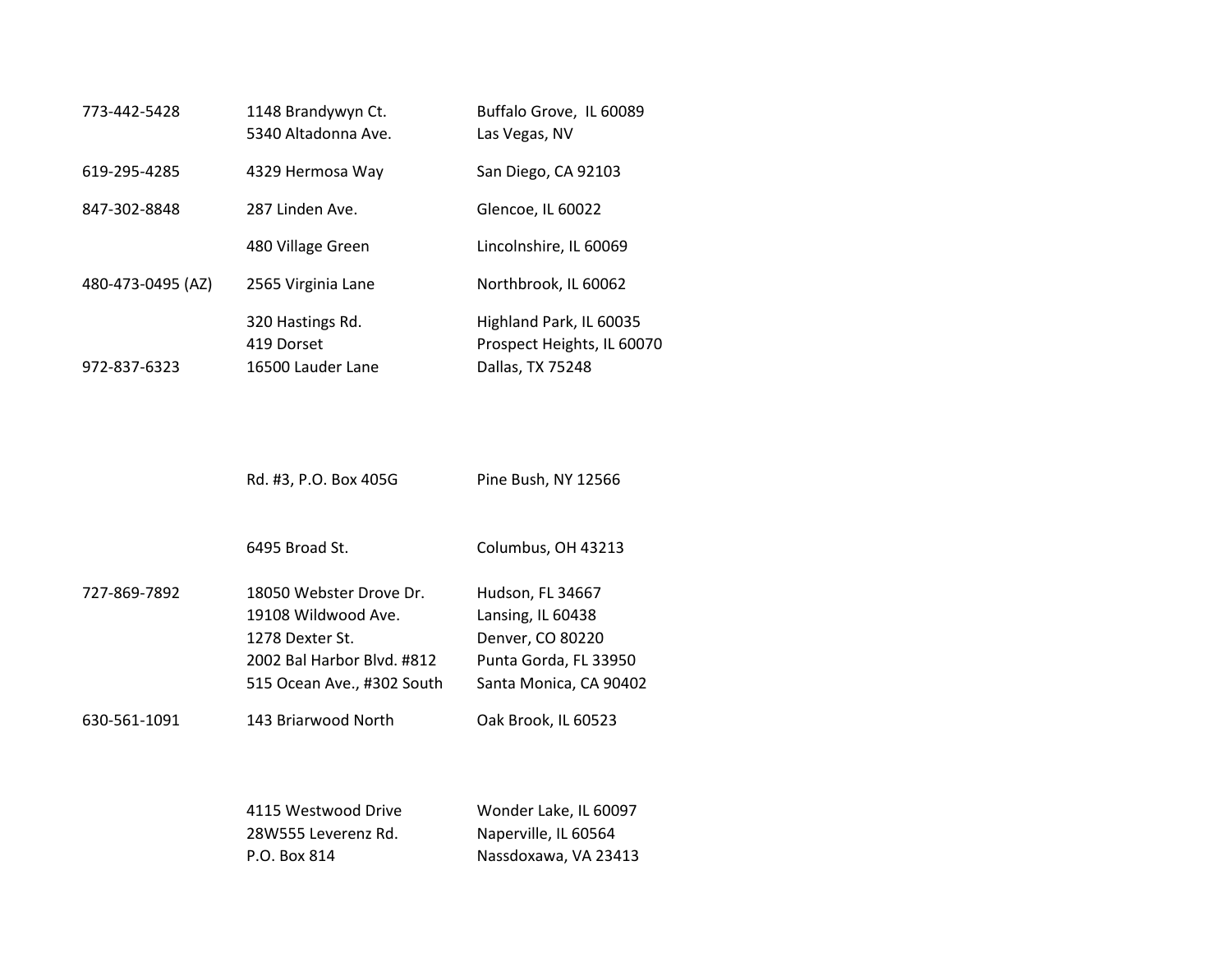|              | 44-2554 Keahua Rd.           | Honokaa, HI 96727       |
|--------------|------------------------------|-------------------------|
|              | 2821 Orchard Lane            | Wilmette, IL 60091-2143 |
| 312-415-0070 | 345 E. Ohio, #2904           | Chicago, IL 60611       |
| 708-567-1937 | 7308 W. 114th Place          | Worth, IL 60482         |
|              | 39 Tamarisk Lane             | Deerfield, IL 60015     |
|              | 1613 Wildwood Lane           | Darien, IL 60561        |
|              | 1100 N. Lake Shore Dr., #25C | Chicago, IL 60611       |
|              |                              |                         |
|              | 3815 Portico Run Dr. NE      | Buford, GA 30529        |
| 847-710-5561 | 1220 Rudolph Road, #1F       | Northbrook, IL 60062    |
|              | 8818 S. Kildare              | Hometown, IL 60456      |
| 309-337-3922 | 708 North I Street           | Monmouth, IL 61462      |
|              | 1330 Augusta, #5             | Houston, TX 77057       |
|              | 11260 N. 92nd St., #2134     | Scottsdale, AZ 85262    |
|              | 11067 E. Oberlin Way         | Scottsdale, AZ 85260    |

# 6801 N. Milwaukee, #611 Niles IL 60714 404-895-7111 4206 Zermatt Dr. Smyrna, GA 30080 10742 E. Secret Canyon Rd. Apache Junction, AZ 85218 312-316-1975 1142 Sheridan Road Highland Park, IL 60035 310-612-2490 972 Capitola Dr. Napa, CA 94559 608-395-5286 7371 Tree Lane Madison, WI 53717 2547 Oak Ave. Northbrook, IL 60062 P.O. Box 646 Corrales, NM 87048 14716 Kenwood Ave. Dolton, IL 60419 1355 Corte Loma Walnut Creek, CA 94598 312-953-1845 Via Caramello Piandonne, 26 14050 Roccaverano (AT) Italy 312-515-3344 2094 Forest Hills Rd. Prescott, AZ 86303 770-664-6229 360 Balboa Ct. Atlanta, GA 30342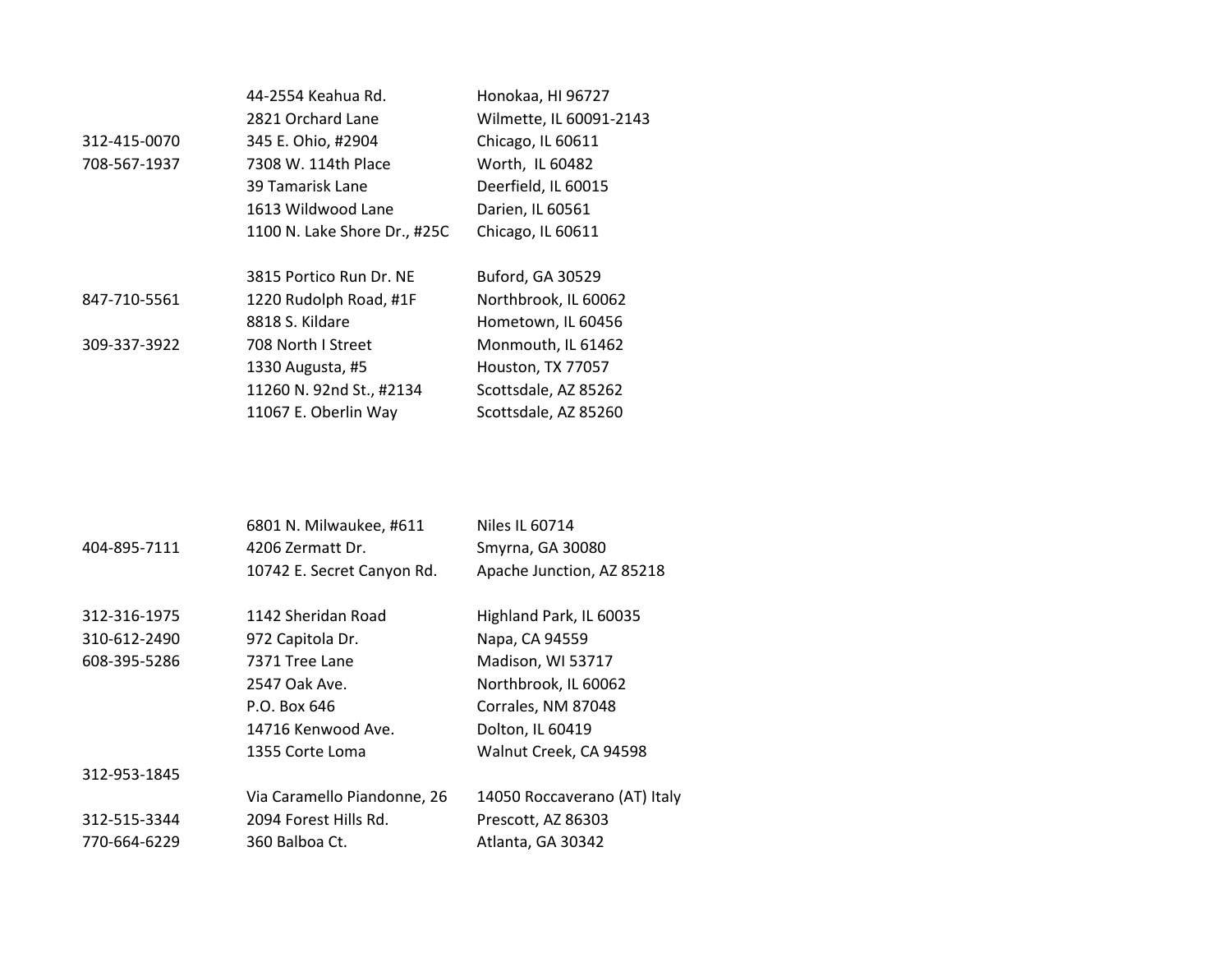| 269-684-6877 | 50311 Cable Lake Dr.                                                             | Dowagiac, MI 49047                                                                 |
|--------------|----------------------------------------------------------------------------------|------------------------------------------------------------------------------------|
| 520-977-7440 | 5330 E. Mission Hill Dr.<br>1601 Parkview Ave.<br>851 Winter Park Dr.,           | Tucson, AZ 85718<br>Rockford, IL 61107<br>New Lenox, IL 60451                      |
| 858-534-4040 | 14033 Mercado Dr.<br>9253 Linder Ave.                                            | Del Mar, CA 92014<br>Skokie, IL 60077                                              |
| 215-233-9127 | 217 Barren Hill Rd.                                                              | Conshohocken, PA 19428                                                             |
| 847-432-1814 | 206 Ivy Lane<br>1105 Karen Dr.                                                   | Highland Park, IL 60035<br>Potomac, MD 20854                                       |
| 708-220-9700 | 33 W. Royal Oaks Dr.<br>72939 Bursera Way<br>1432 Donnet Ct.<br>403 Sunset Drive | Bristol, IL 60512<br>Palm Desert, CA 92260<br>Dyer, IN 46311<br>Wilmette, IL 60091 |
| 847-606-2585 | 440 W. Mahogany Ct.<br>721 Fire Lane 7                                           | Palatine IL 60667<br>King Ferry NY 13081                                           |
|              | 820 Lakeside Plaza                                                               | Hoffman Estates IL 60169                                                           |
| 317-670-3446 |                                                                                  | Oscola IN ?                                                                        |

127S. Marquette Chicago IL 60633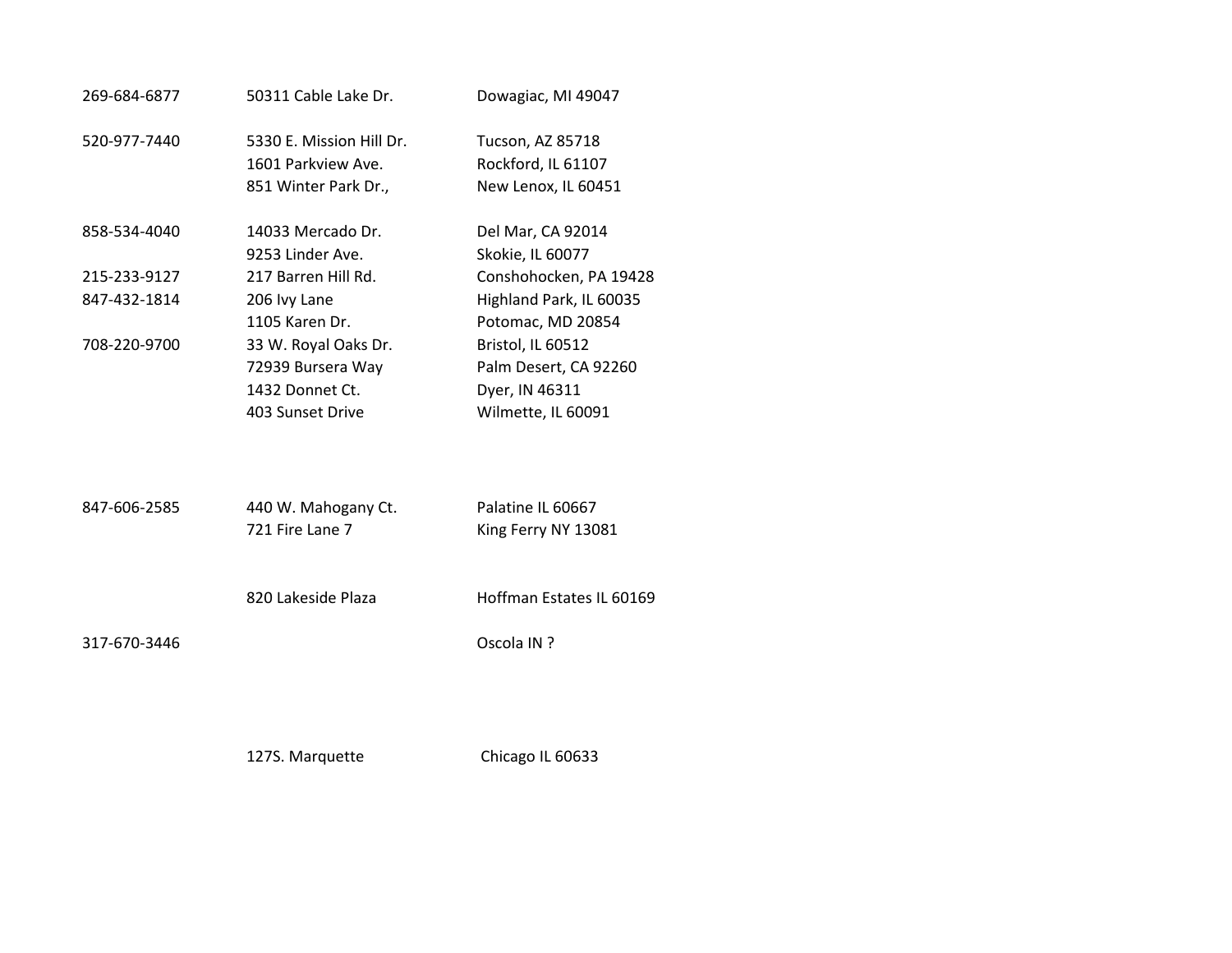116 S. Ridgeland Worth IL 60482

# 708-606-1758

# 847-966-7921

| 410 486 8283 | 16 Estates Ct. #6203          | Pikesville MD 21208    |
|--------------|-------------------------------|------------------------|
| 303-663-2457 |                               |                        |
|              | 117-01 Park Lane So., Apt C6J | Kew Gardens NY 114518  |
|              |                               | Carpentersville, IL    |
|              | 1827 Highwood                 | Pekin?                 |
| 312-726-6000 | <b>345 MAIN</b>               | Glen Ellen IL          |
|              | 696 Constance                 | Deerfield IL 60015     |
| 847-970-0143 | 17390 Greenacres              | Libertyville IL 60048  |
|              |                               |                        |
|              | 1215 Maple                    | Evanston IL 60202      |
|              | 9143 Hollyberry               | Des Plaines IL 60016   |
|              | 8811 Washington               | Niles IL               |
|              | 1170 Linden                   | Highland Park IL 60035 |
|              | 1072 S. York Rd.              | Bensenville, IL 60106  |
|              | 2000 Clendonin Ln             | Derrfield IL 60015     |
|              | 6437 Stonehaven               | Dallas, TX 75240       |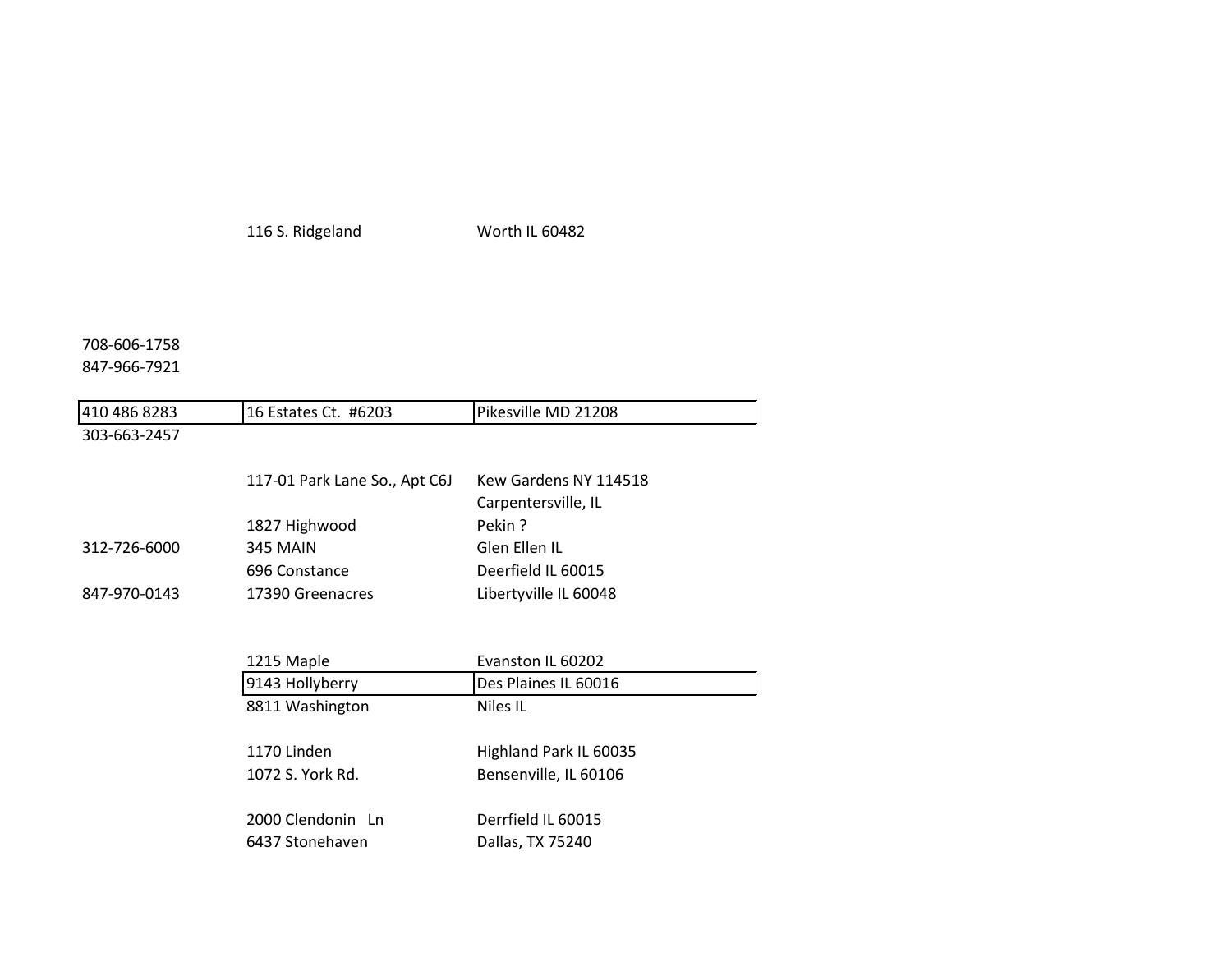| Oaklawn IL 60453          |
|---------------------------|
| Ct. Culver City CA        |
| Bethesda MD 20816         |
| Riverside, IL<br>Solon OH |
|                           |

2500 Johnson Ave. #11K Riverdale New York 10463

cm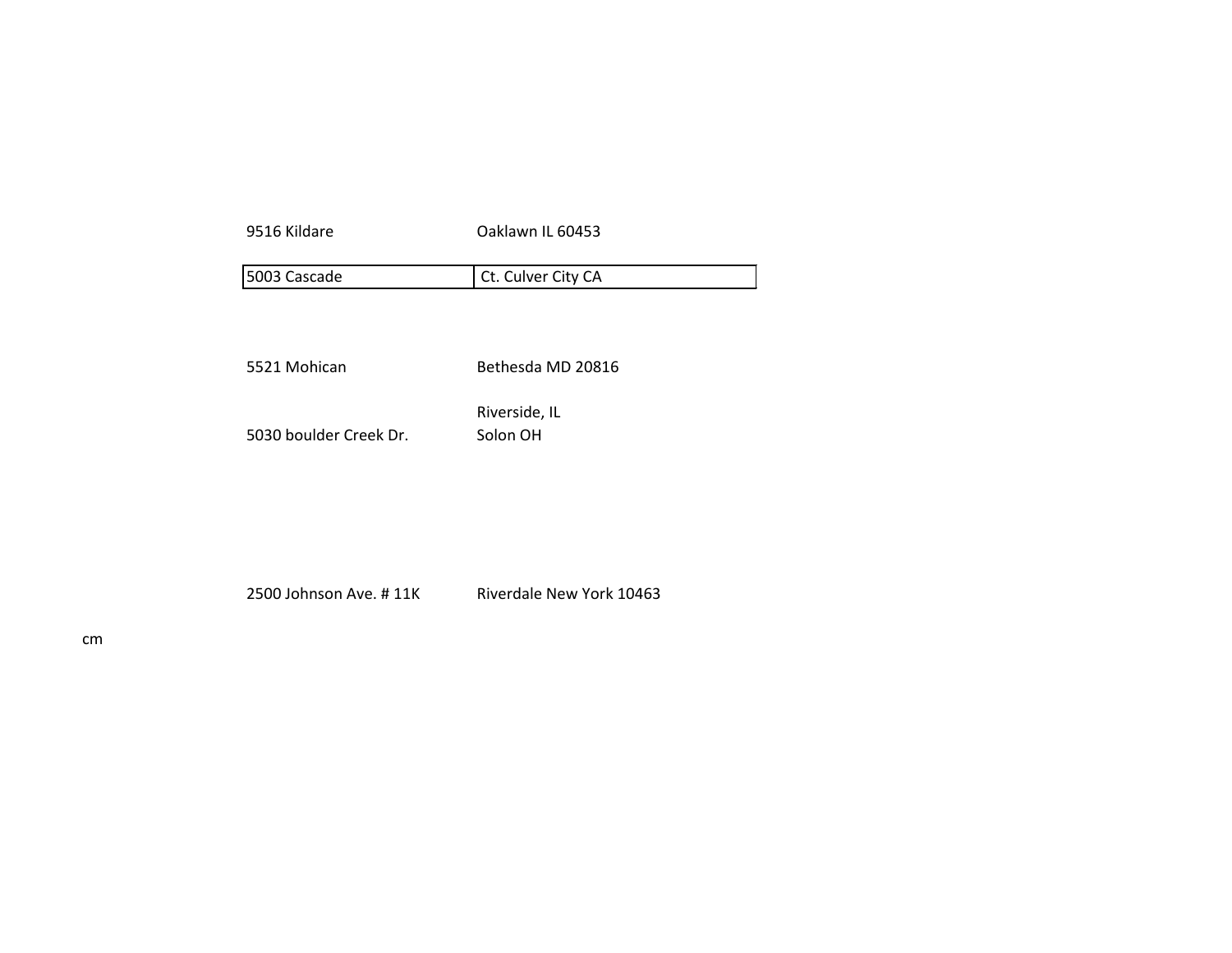|              | 7100 Pirates Cove Rd., #1058 | Las Vegas, NV 89145        |
|--------------|------------------------------|----------------------------|
|              | 6443 Clarendon Hill Rd. #303 | Willowbrook IL 60527<br>FL |
|              | 756 N. 200 West              | Valparaiso IN 46385        |
|              | 5061 chevalier               | Sparks NV 89436            |
| 404 409 6839 |                              | Atlanta                    |

| 3355 Robincrest Dr       | Northbrook IL 60062    |
|--------------------------|------------------------|
| 844 Boxwood Ln.          | Buffalo Grove IL 60089 |
| 15902 S. Barkers Landing | Houston, TX 77079      |

125 N. Hamilton Madison WI 53703

312-944-1095 1255 N. Sandberg Ter #2402 Chicago IL 60610

4604 Linscott Ave. Downers Grove, IL 60515